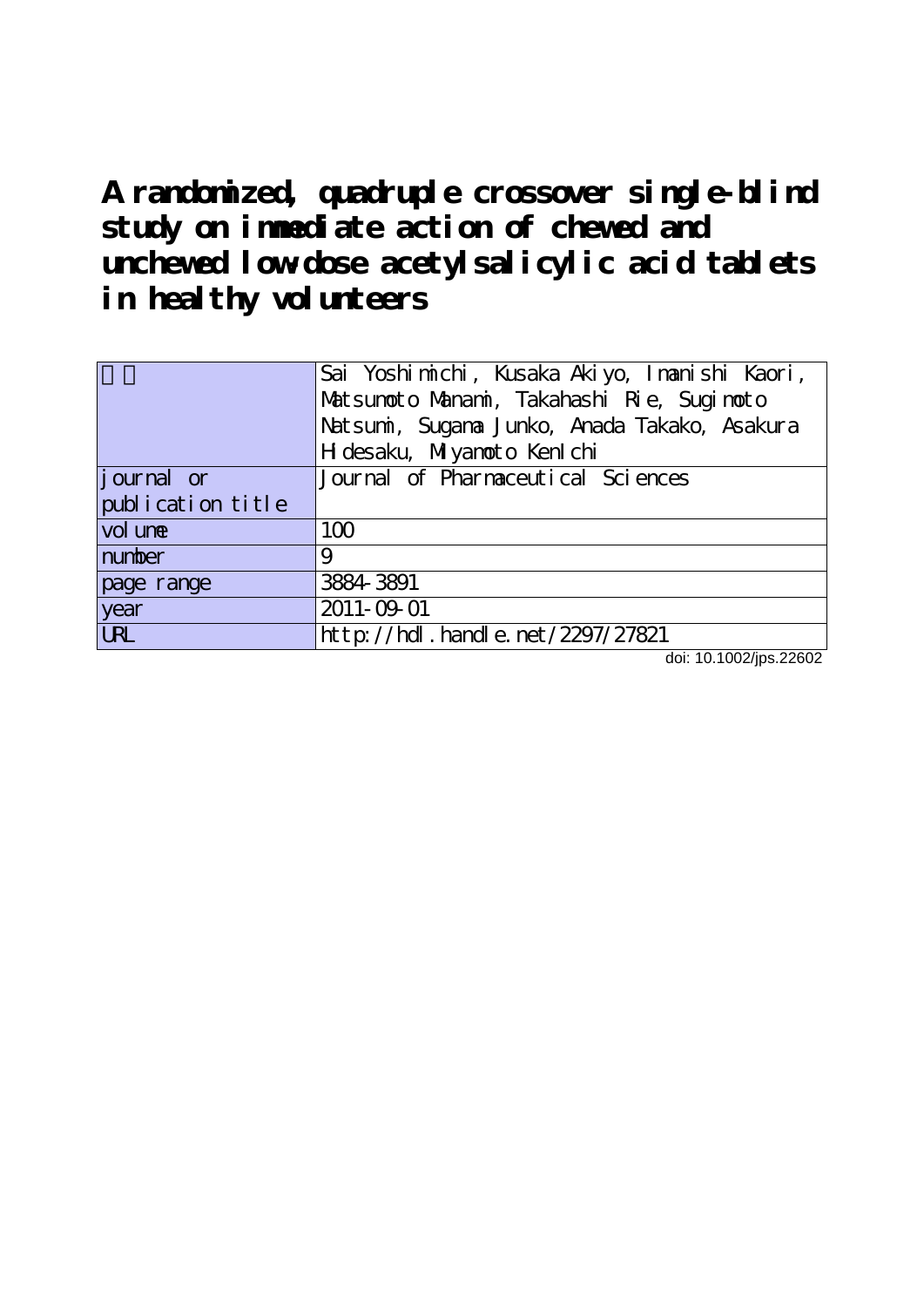Journal of Pharmaceutical Sciences

Research Article

A Randomized, Quadruple Crossover Single-Blind Study on Immediate Action of Chewed and Unchewed Low-Dose Acetylsalicylic Acid Tablets in Healthy Volunteers

YOSHIMICHI SAI,1,2 AKIYO KUSAKA,3 KAORI IMANISHI,3 MANAMI MATSUMOTO,3 RIE TAKAHASHI,3 NATSUMI SUGIMOTO,3 JUNKO SUGAMA,4 TAKAKO ANADA,5 HIDESAKU ASAKURA,5 KEN-ICHI MIYAMOTO<sup>1,2</sup>

1Department of Pharmacy, Kanazawa University Hospital, 2Department of Medicinal Informatics, Graduate School of Medical Science, 3School of Pharmacy, 4Department of Clinical Nursing, Institute of Medical, Pharmaceutical and Health Sciences, 5Department of Internal Medicine (III), School of Medicine, Kanazawa University

13-1 Takara-machi, Kanazawa 920-8641, Japan

Correspondence to:

Yoshimichi Sai, Ph.D.

Department of Pharmacy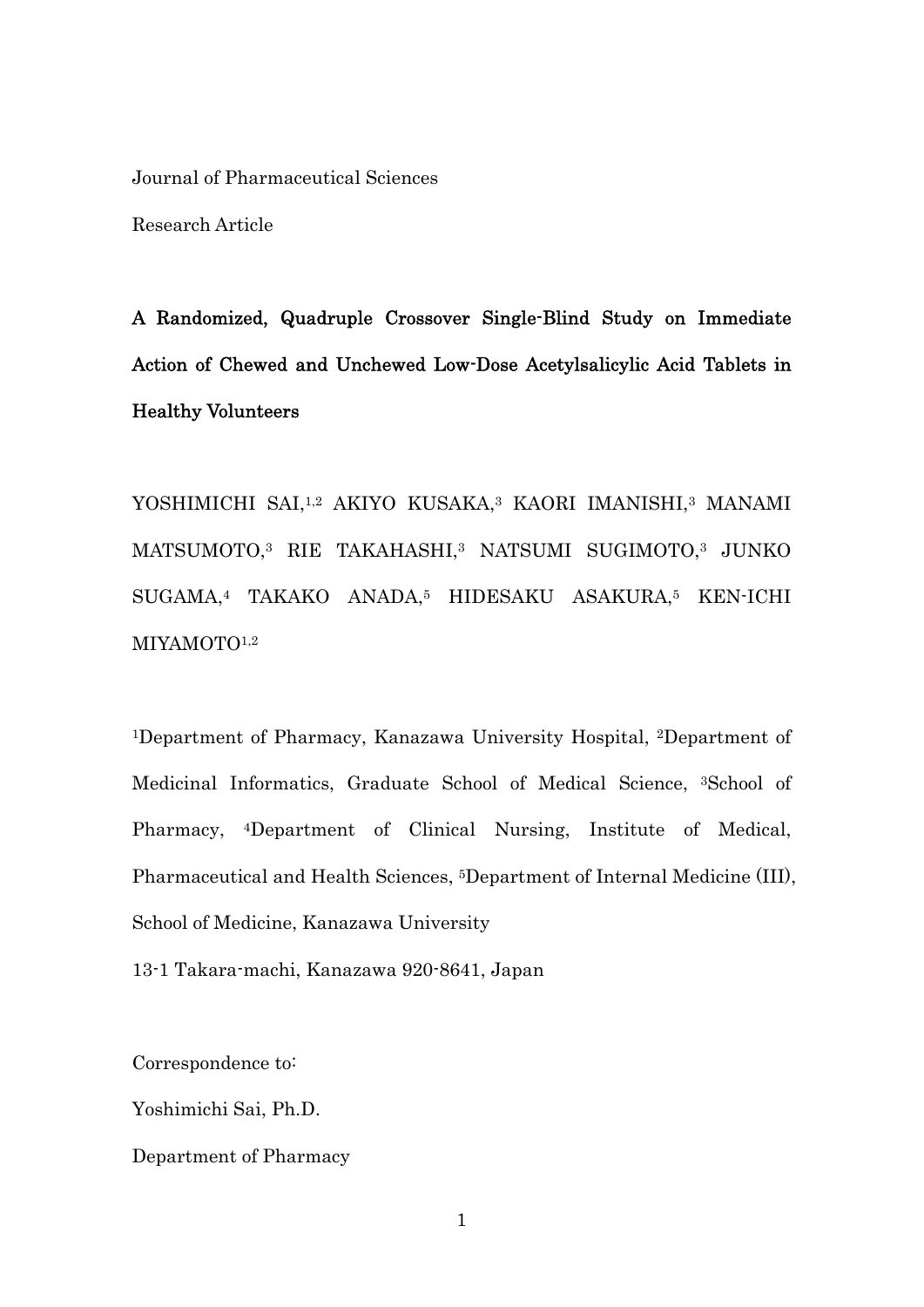Kanazawa University Hospital

13-1 Takara-machi, Kanazawa 920-8641, Japan.

PHONE: +81-76-265-2046 / FAX: +81-76-234-4280;

E-mail: sai-ys@staff.kanazawa-u.ac.jp

Running Title: Immediate action of acetylsalicylic acid tablets

#### Abbreviations

ADP, adenosine diphosphate; ANOVA, analysis of variance; ASA, acetylsalicylic acid; AUC, area under the concentration curve; AUMC, area under the first moment curve; COX, cyclooxygenase; ECA, enteric-coated acetylsalicylic acid tablet; HPLC, high-performance liquid chromatography; MRT, mean residence time; NBA, non-coated buffered acetylsalicylic acid tablet;  $TXB_2$ , thromboxane  $B_2$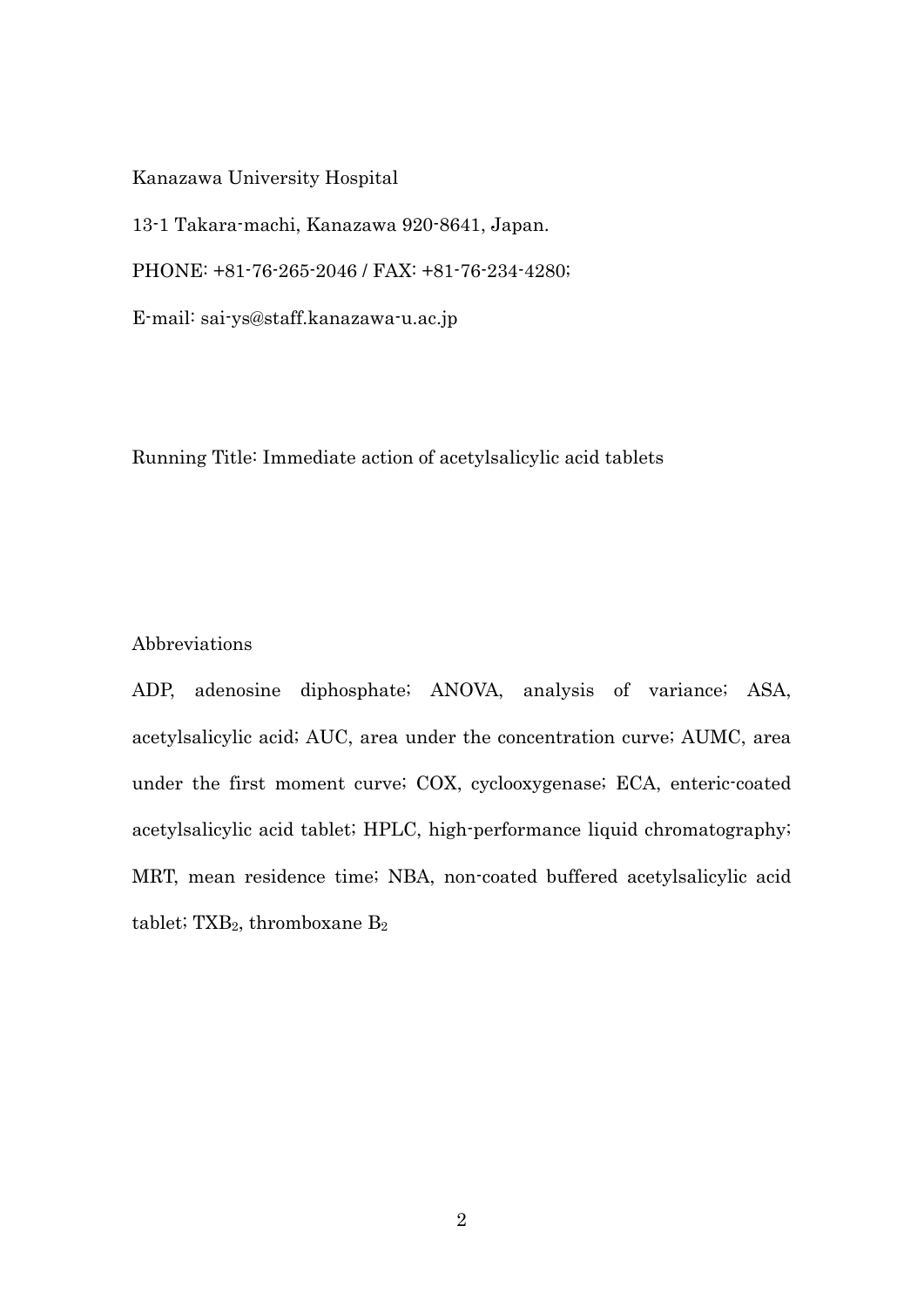#### ABSTRACT

In the initial treatment of acute myocardial infarction, it is important to administer oral low-dose acetylsalicylic acid (ASA) within 10 min of arrival at the hospital. However, ASA is supplied as an enteric-coated tablet or buffered tablet to prevent gastric irritation. Although current guidelines recommended that patients should chew their initial dose of ASA, there is little evidence as to whether this is efficacious. Therefore, we aimed to make a direct comparison of the pharmacokinetics and pharmacodynamics of ASA after ingestion of intact and chewed non-enteric-coated buffered ASA tablet (NBA) and enteric-coated ASA tablet (ECA) in a quadruple crossover study in healthy volunteers. Chewing ECA accelerated  $t_{\text{max}}$  of ASA absorption, which became equivalent to that after ingestion of intact or chewed NBA. A significant decrease in serum thromboxane  $B_2$  was observed 20 min after ingestion of chewed ECA, or intact or chewed NBA, and inhibition of platelet aggregation was also observed within 20 min. Thus, chewing of the ECA appears to result in a similar timing of ASA action to that in the case of chewed or unchewed NBA.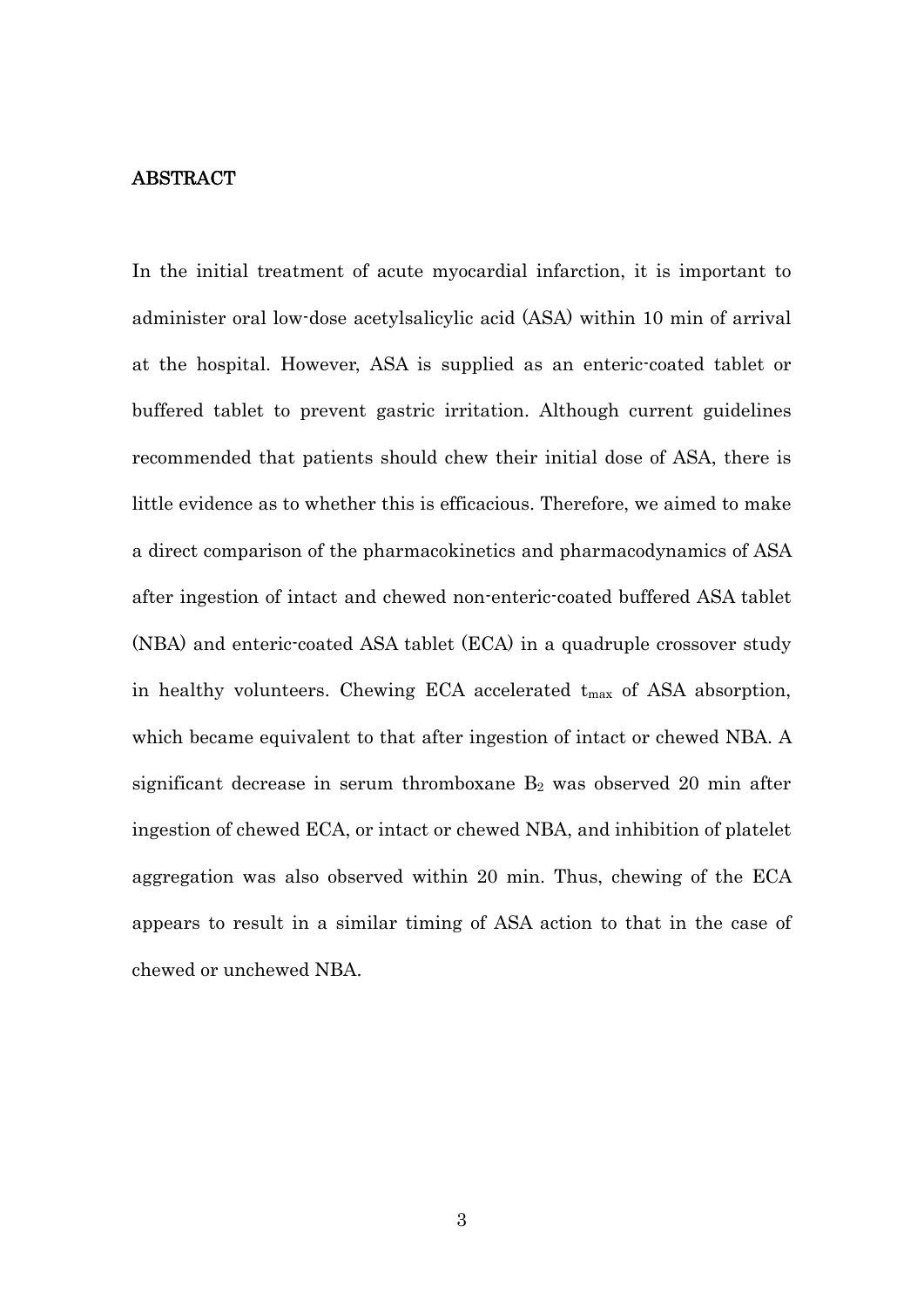#### INTRODUCTION

Acetylsalicylic acid (ASA) irreversibly acetylates and inactivates platelet cyclooxygenase (COX), which catalyzes the first step in the conversion of arachidonic acid to thromboxane  $A_2$ .<sup>1-6</sup> Thromboxane  $A_2$  stimulates platelet recruitment, activation, aggregation and vasoconstriction. The ASA-induced inhibition lasts for the life of the platelet, or about 7.10 days.<sup>7-8</sup> At the same time, inactivation of COX in vascular endothelial cells also prevents the synthesis of prostacyclin a substance that inhibits platelet aggregation. Endothelial cells can recover COX activity by biosynthesis, but platelets do not synthesize new COX.5 Thus, though oral ASA 325-650 mg every 4-6 hr exhibits analgesic and antipyretic effects, and 3.6-5.4 g/day exhibits an anti-inflammatory effect, low-dose ASA exhibits an antiplatelet effect. Chronic inhibition of platelet activity may be achieved with daily dose of 80 mg ASA9. Many clinical trials have demonstrated that low-dose ASA once daily is clinically effective in prevention and treatment of myocardial infarction, acute ischemic stroke and transient cerebral ischemia, and as adjunctive therapy in revascularization procedures such as coronary artery bypass grafting, percutaneous transluminal coronary angioplasty, carotid endarterectomy and stent implantation.10-20

The major side-effect of ASA is gastric irritation. So, ASA is available as sustained-release, enteric-coated tablet dosage forms or as

4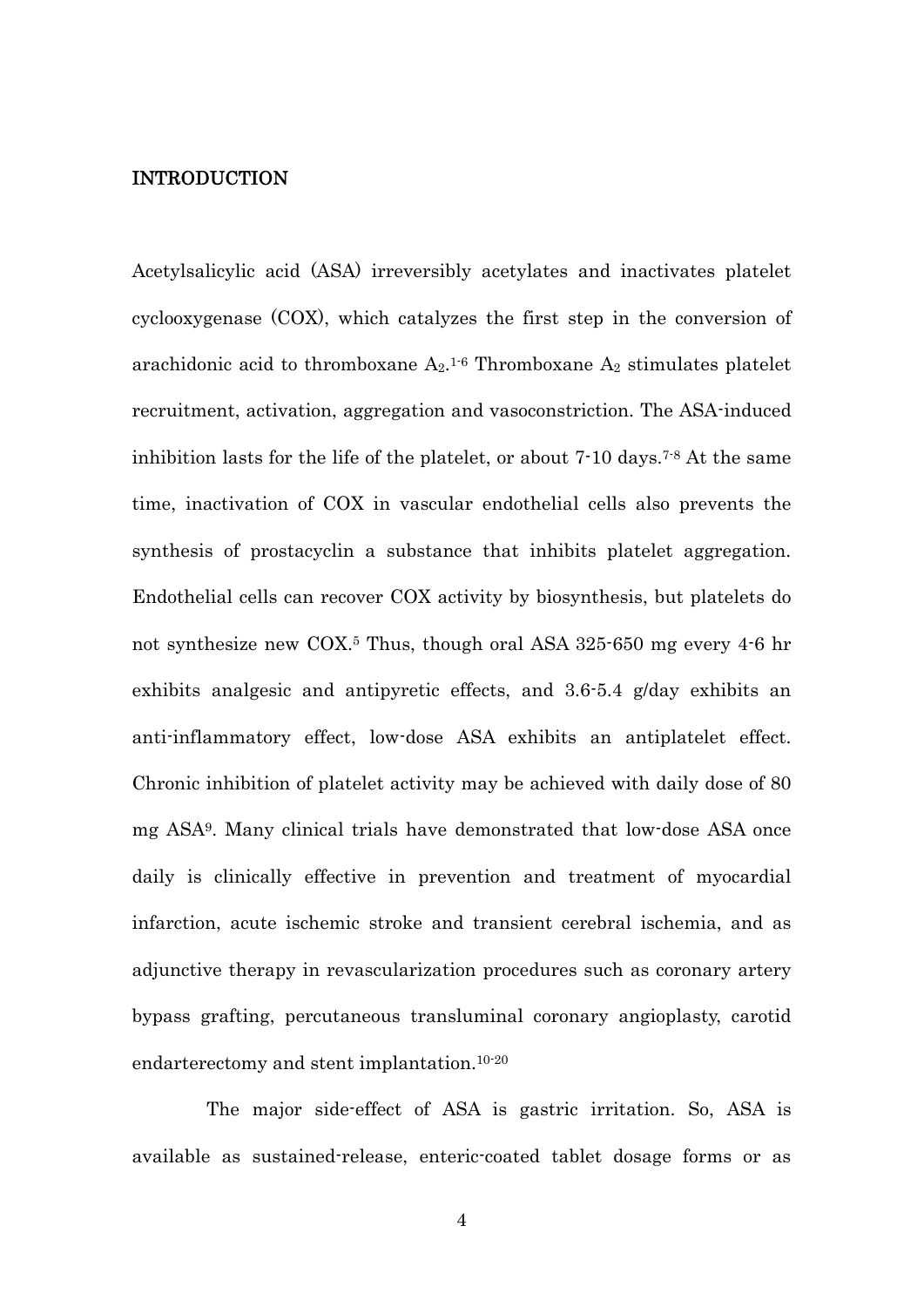non-coated buffered tablets. Enteric coating prevents the release of free aspirin until after the tablet has left the stomach.<sup>21</sup> Buffered ASA tablets contain di-aluminate or other buffer species that protect the stomach mucosa from irritation. ASA in enteric-coated tablets is absorbed much more slowly than ASA in buffered tablets, resulting in low plasma ASA levels.22 These dosage forms should not be crushed or chewed to prevent gastric irritation for general use.

 On the other hand, the time of initiation of treatment is important in patients with acute myocardial infarction, such as ST-segment-elevation myocardial infarction. The Guidelines for the management of patients with ST-elevation myocardial infarction recommend starting MONA (morphine,  $\alpha$  oxygen, nitric oxide and aspirin) treatment within 10 min of arrival at the hospital.<sup>23,24</sup> As the use of morphine is difficult in some clinical situations, isosorbide dinitrate is often administered sublingually or as an oral spray and low-dose ASA is orally administered as soon as possible. Under these circumstances, however, immediate absorption and action of ASA are very important, and so it has been recommended that patients should chew the tablets. However, this recommendation does not yet have an adequate evidential basis.

 The pharmacokinetic as well as pharmacological characteristics of enteric-coated, plain non-enteric-coated buffered ASA tablet and soluble ASA after normal ingestion have been clarified,7,8,22,25-29 but there has been no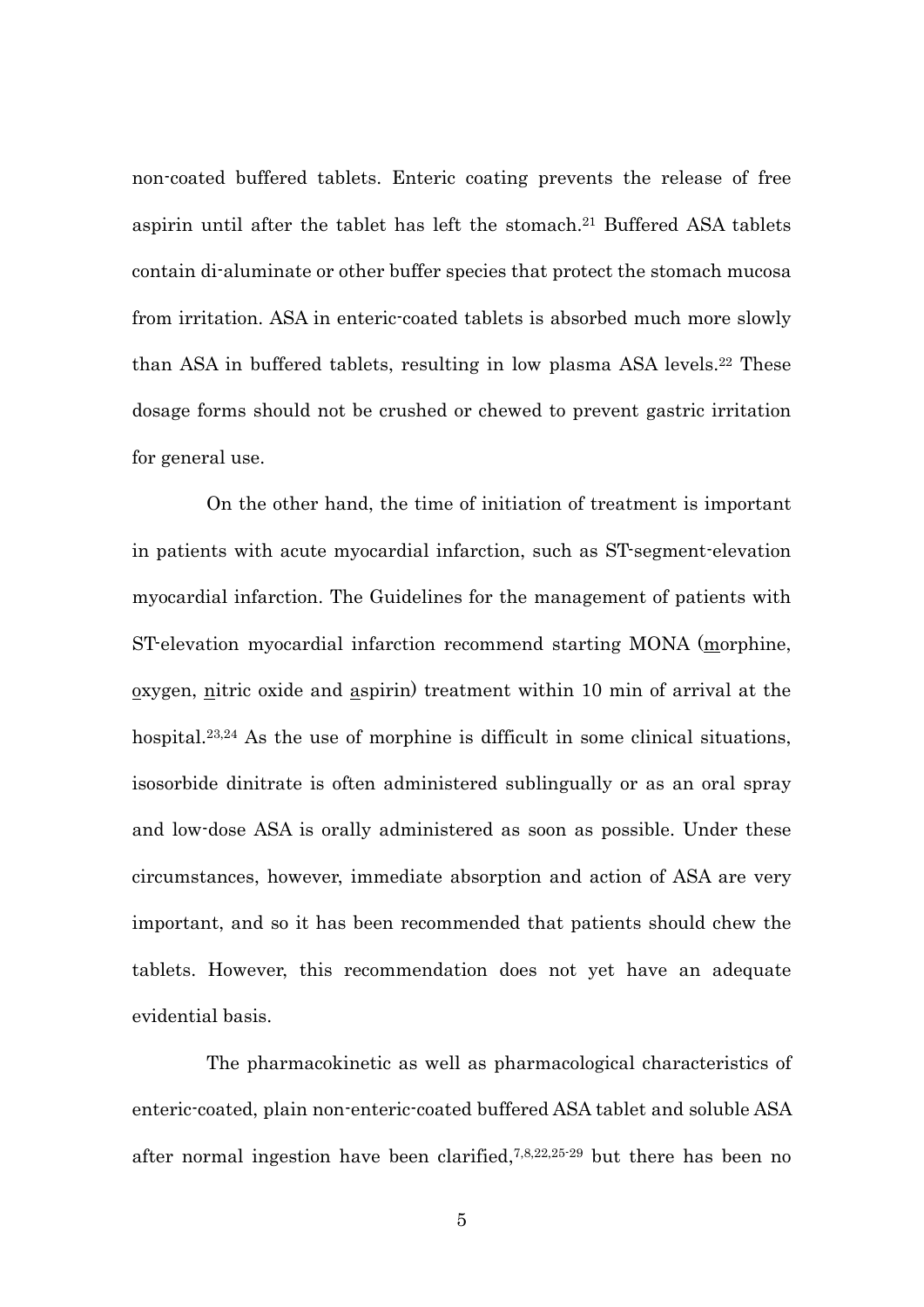direct comparison with the characteristics after ingestion of chewed low-dose ASA tablets. Therefore, the aim of the present study was to provide clinical evidence to support the recommendation of the Guidelines for the management of patients with acute myocardial infarction. Specifically, we aimed to clarify the pharmacokinetics of ASA and the immediate effect on platelet aggregation and serum thromboxane  $A_2$  level following ingestion of compressed non-enteric coated buffered tablet (NBA) and enteric-coated tablet (ECA) of low-dose ASA after chewing, in comparison with those after normal ingestion.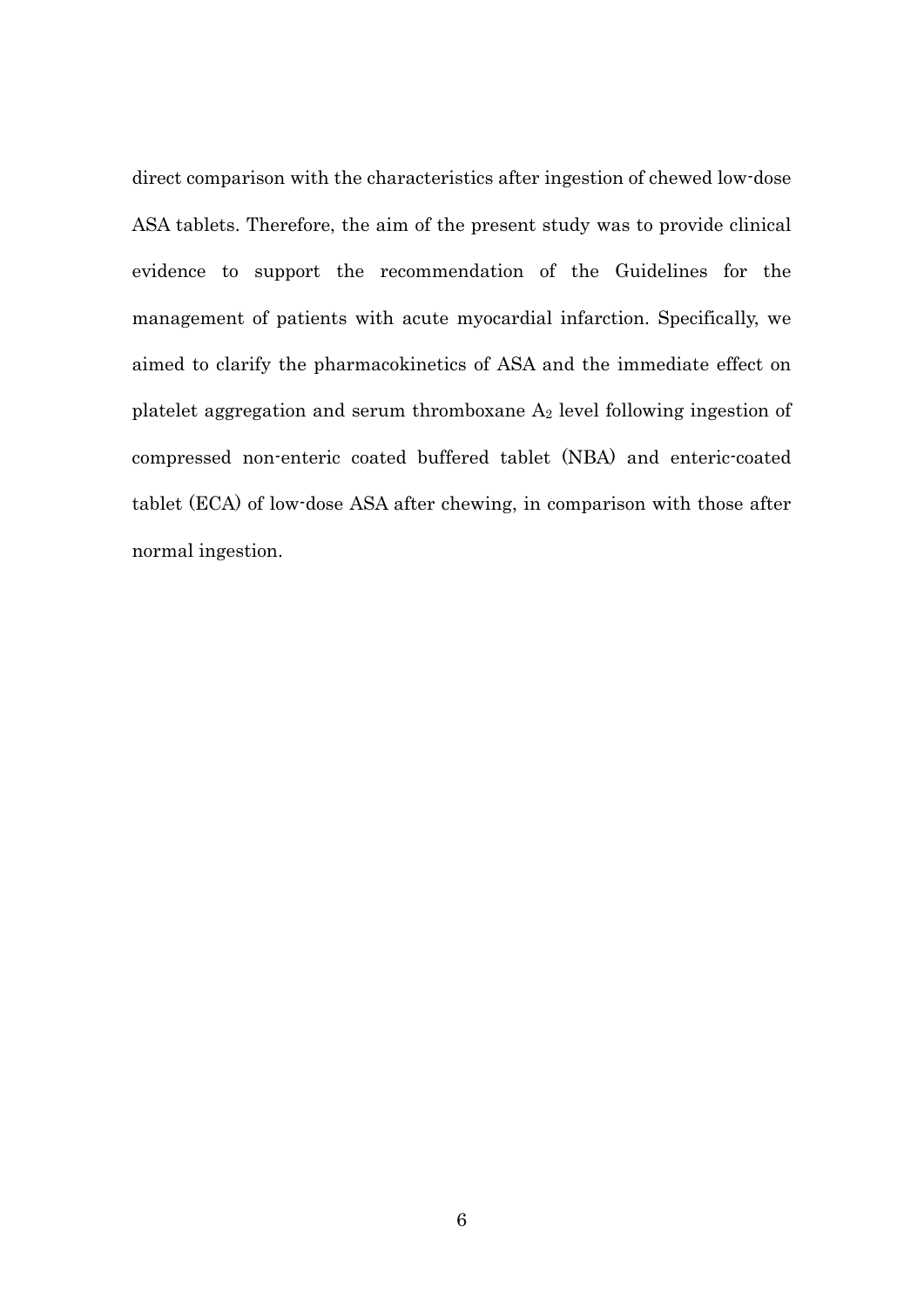#### EXPERIMENTAL

#### Materials

Bufferin® 81 mg Tablets (non-enteric coated buffered acetylsalicylic acid tablet, NBA)) and Bayaspirin® 100 mg Enteric-Coated Aspirin Tablets (ECA) were purchased from Eisai Co., Ltd. (Tokyo, Japan) and Bayer Yakuhin, Ltd. (Osaka, Japan), respectively. Thromboxane EIA Kit was from Cayman Chemical Company (Ann Arbor, MI). 2-Methylbenzoic acid and blank human serum were purchased from Wako Pure Chemical Industries, Ltd. (Osaka, Japan) and Sigma-Aldrich (St. Louis, MO), respectively. All other chemicals were commercial products of reagent grade or HPLC grade, and were used without further purification.

#### Study Design and Subjects

 Volunteers were required to meet the following inclusion criteria: 1) aged 20 to 50 years, of either sex, 2) exhibited normal platelet aggregation, and 3) gave written informed consent. Exclusion criteria were: 1) a history of hypersensitivity to ingredients of Bufferin 81 mg tablet, Bayaspirin 100 mg or other salicylic acid formulations, 2) a history of aspirin asthma, 3) use of non-steroidal anti-inflammatory drugs (NSAIDs) within the previous 2 weeks, 4) administration of an anti-platelet agent within the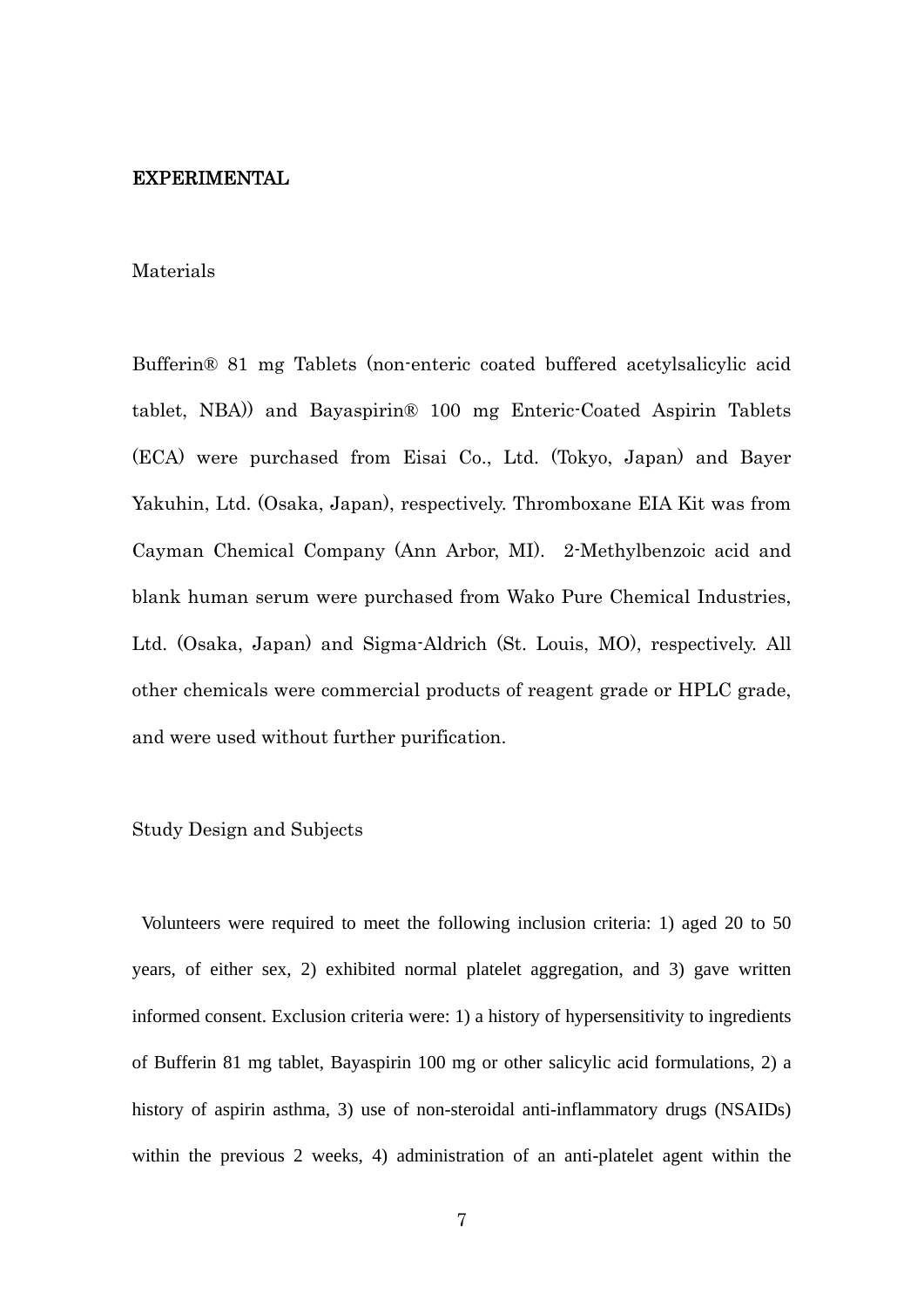previous 2 weeks, 5) administration of an anti-coagulation drug within the previous 2 weeks, 6) scheduled to receive odontectomy or other invasive operation within 2 weeks, 7) diagnosed with peptic ulcer, 8) pregnant, in parturition or lactating, 9) a bleeding tendency, 10) in hypermenorrhea, 11) drinking alcohol on a regular basis, 12) any other situation that the doctor deemed inappropriate for inclusion. To determine whether or not volunteers met the above inclusion and exclusion criteria, we requested them to complete a medical interview sheet, and further medical examination was carried out by a physician when this was considered necessary. Six male and 6 female healthy volunteers aged 20–34 years participated in this study. The subjects did not ingest aspirin or other non-steroidal anti-inflammatory drugs (NSAIDs) for at least two weeks prior to the start of the study, or prior to the re-start of subsequent parts of the study, and also refrained from drinking alcohol for at least 24 hr. In addition, volunteers were screened for baseline platelet aggregation, using a blood sample taken just before ingestion of ASA, in order to confirm that none showed abnormal aggregation. We employed a randomized, single-dose, quadruple-crossover design. Each subject ingested intact or chewed (2 or 3 times within 5 seconds) NBA or ECA with a glass of water. Each subject had the same lean breakfast 1 hr prior to ASA ingestion. Thereafter, food was not permitted until the end of each part of the study. The four study periods were all separated by washout periods of at least two weeks. Water and tea were allowed throughout the study. Venous blood samples were obtained without stasis by using a 21-gauge needle or catheter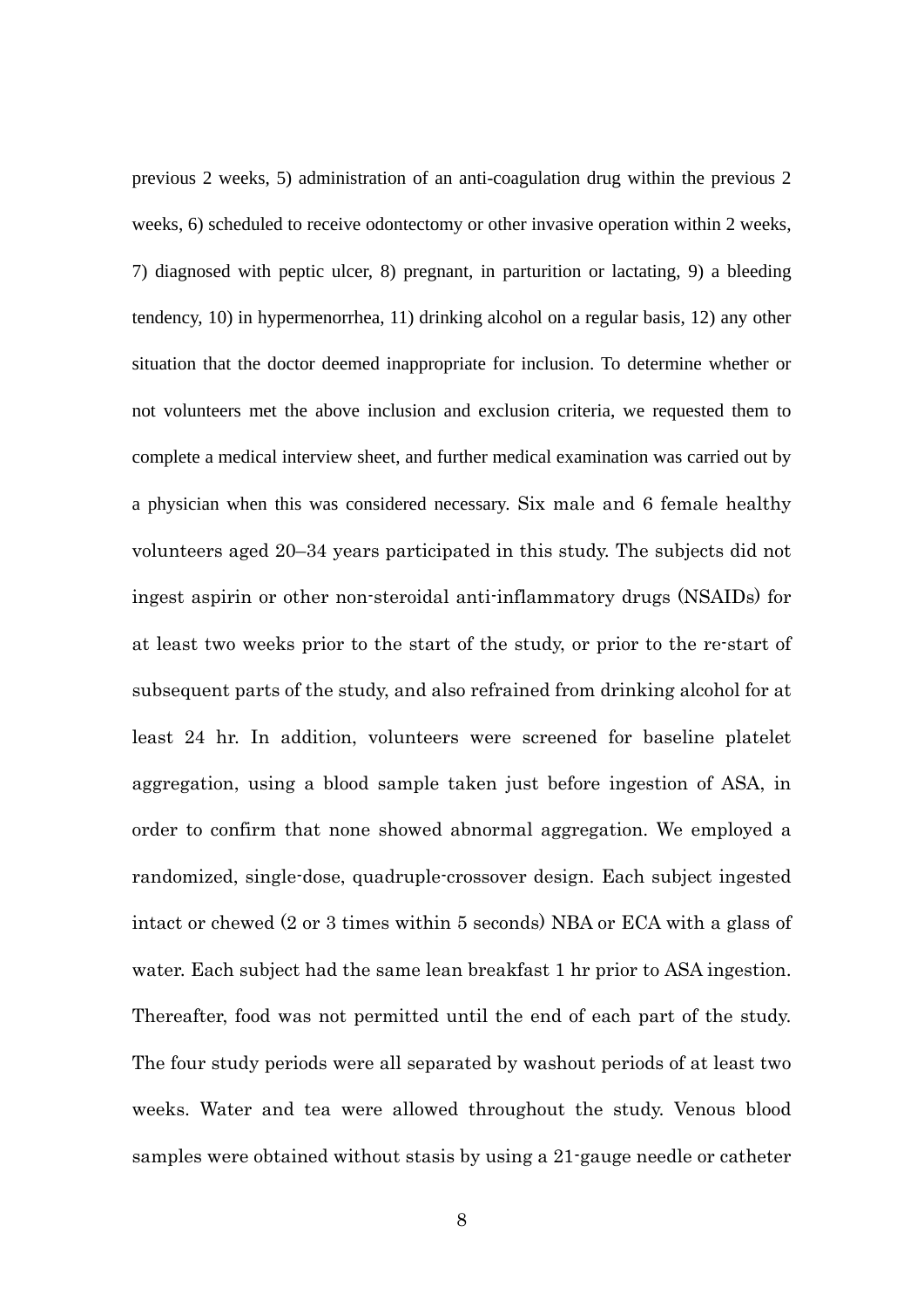with a 3-way stopcock filled with isotonic saline. A 4 mL sample was collected in a vacuum blood collection tube. For acetylsalicylic acid, salicylic acid and thromboxane  $B_2$  determinations, the sera were separated by centrifugation, then frozen and stored at -80°C until required for analysis. For platelet aggregation studies, a 2.7 mL sample of whole blood was collected in a vacuum blood collection tube containing 0.3 mL of 3.13% sodium citrate (9:1 vol:vol) and used immediately. The sampling was performed at 5 min before and 5, 10, 20, 30, 60, 120, 240, 360 and 480 min after tablet ingestion. All subjects provided written informed consent prior to participation. This study protocol was approved by the Institutional Review Board of Kanazawa University Hospital (approval number: 2009-028 (5584)).

#### Estimation of Serum ASA and SA

Serum ASA and SA concentrations were determined according to the method reported by Kees et al.30 The HPLC system consisted of a Shimadzu LC-10ADvp pump (Shimadzu, Tokyo, Japan), SIL-10ADvp injector, CTO-10ASvp column oven, SPD-10Avp UV detector, SCL-10Avp system controller, and C-R8A Chromatopack. The analytical column was a Nova-Pak C18 3.9 x 150 mm 4 μm column from Waters (Milford, MA). The HPLC separation module was operated under the following conditions: sample temperature, 4°C; analytical column temperature, 30ºC; sample injection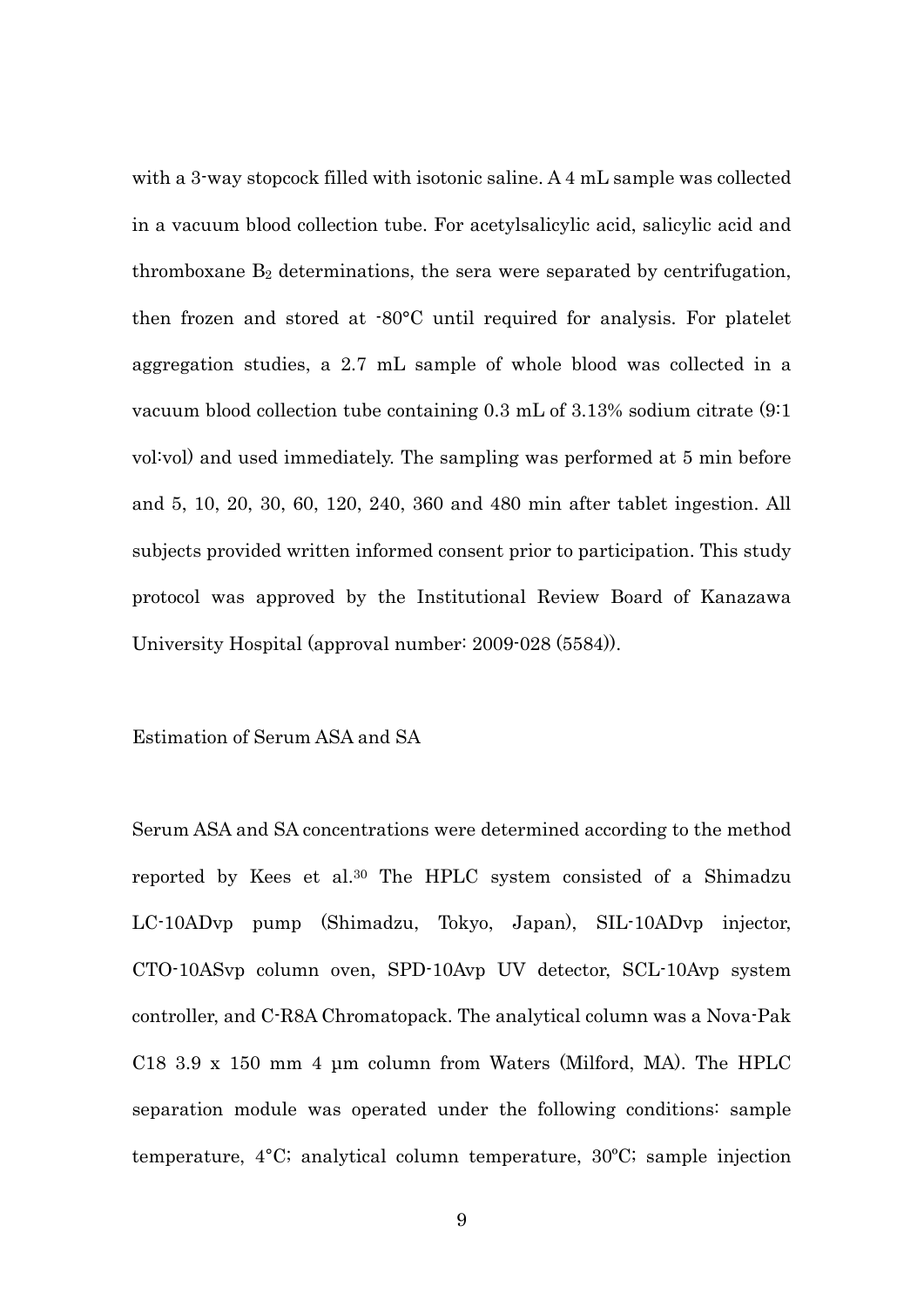volume, 20 μL. The mobile phase consisted of 740 mL water, 900 μL orthophosphoric acid (85%) and 180 mL acetonitrile, and was delivered at 1.0 mL/min. The detection wavelength was set at 237 nm. The precision and accuracy were evaluated using two samples each at four (ASA) or three (SA) different concentrations for 17 days. The mean overall values of calculated accuracy and precision (percent) for each concentration over 17 days were  $100 \pm 10$  % with a %CV of 21% and 100 ± 8.3 % with a %CV of 1.7 % for ASA and SA, respectively. The lower limit of quantitation was 80 ng/mL for ASA and 50 ng/mL for SA. All concentrations below the limits of quantitation of the assay were taken to be zero. 2-Methylbenzoic acid (5 μg/mL) was used as the internal standard.

#### Pharmacokinetics

The area under the serum ASA and SA concentration versus time curves up to the last sampling time  $AUC_{0.8}$  (µg hr/mL) were calculated according to the linear trapezoidal method. The mean residence time (MRT) was calculated as AUMC divided by AUC, where AUMC is the area under the fist moment curve.

#### Thromboxane A2 Determination

Serum thromboxane  $A_2$  was determined by enzyme-immunoassay of its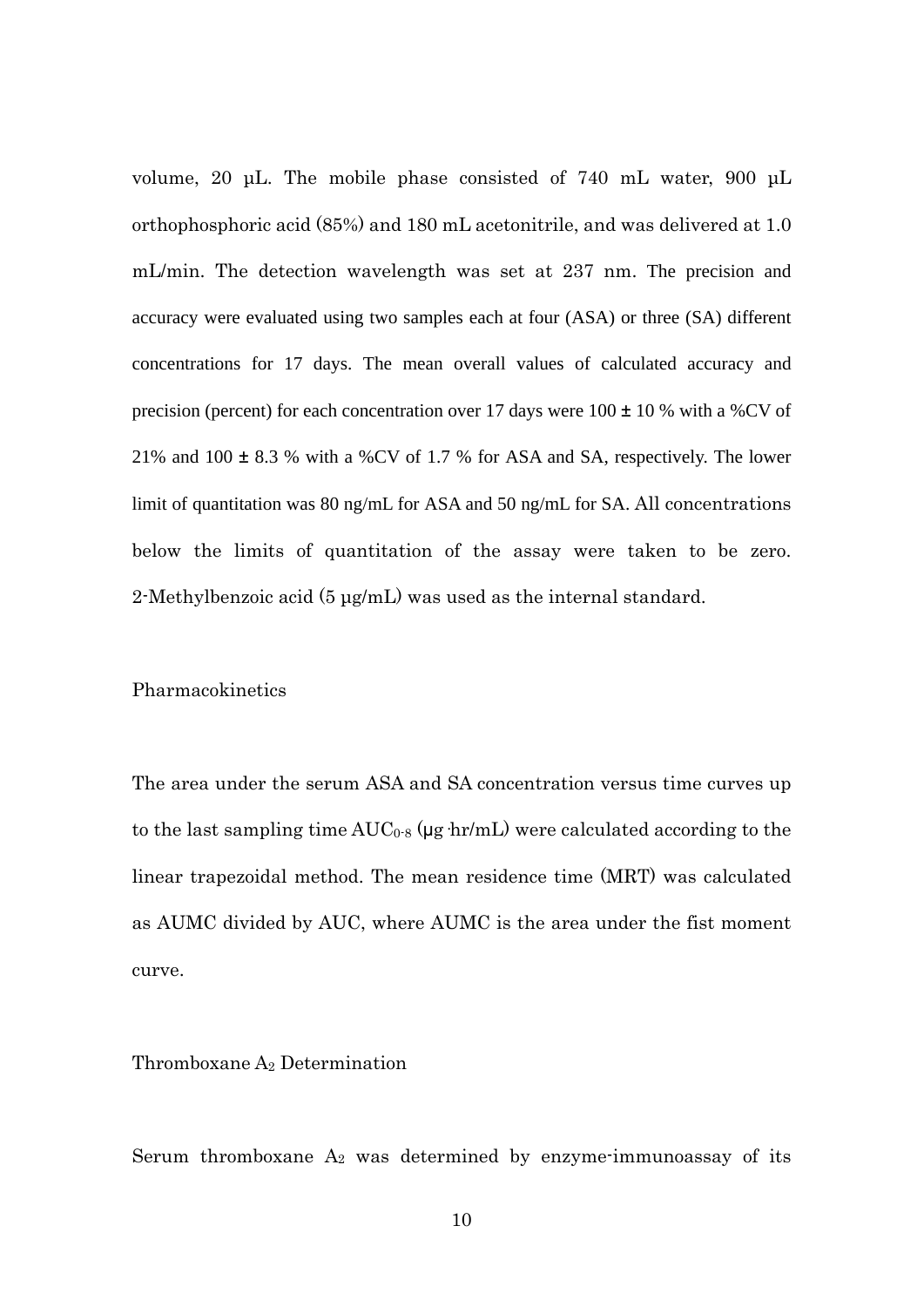stable metabolite thromboxane  $B_2$  (Thromboxane  $B_2$  EIA Kit, Cayman Chemical Company, Ann Arbor, MI) according to the manufacturer's protocol.

#### Platelet Aggregation

Blood samples were centrifuged at 1,000 rpm for 15 min to obtain platelet-rich plasma, which was transferred to a polystyrene tube with a pipette. Platelet-poor plasma was obtained by further centrifugation at 3,000 rpm for 15 min. Aggregometry was performed using a PAM-8T Aggregometer (Mebanics Inc, Tokyo, Japan). The aggregometer was adjusted before each measurement so that platelet-rich plasma gave no light transmission and platelet-poor plasma gave 100% light transmission. Collagen (Hormon Chemie, Munich, Germany) and ADP (MCM) were used as aggregating agents. The maximum platelet aggregation (%) was determined by aggregation tracing for 5 min for each blood sample obtained before and after ingestion of ASA. Inhibition of platelet aggregation following ASA ingestion was evaluated as a percentage of to the maximum platelet aggregation determined before ASA ingestion for each patient.

#### Statistical Analysis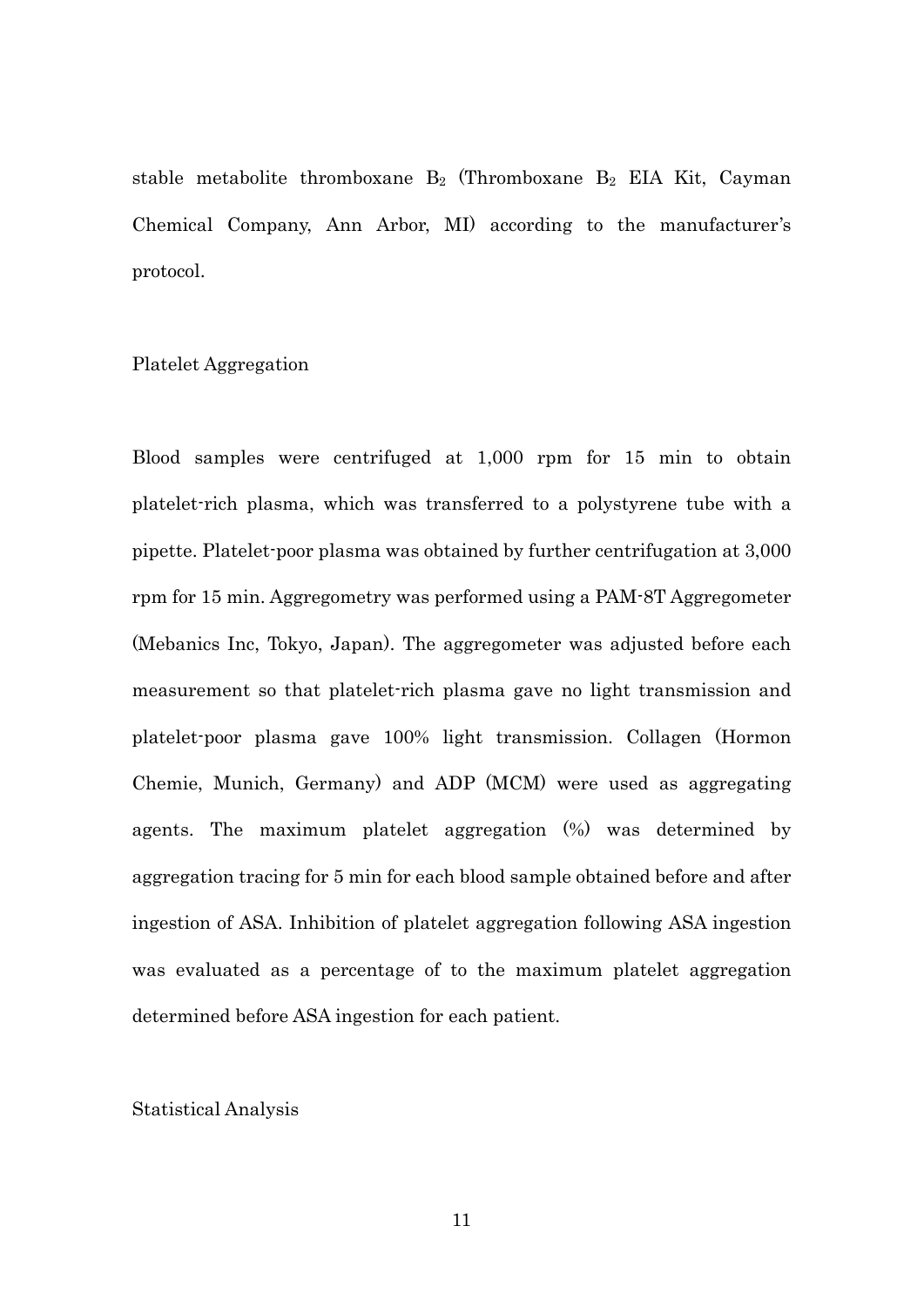Statistical analysis was performed by analysis of variance (ANOVA) with Tukey's and Dunnett's post-hoc tests, using GraphPad PRISM version 5.02 for Windows, GraphPad Software (San Diego, CA). p < 0.05 was considered statistically significant.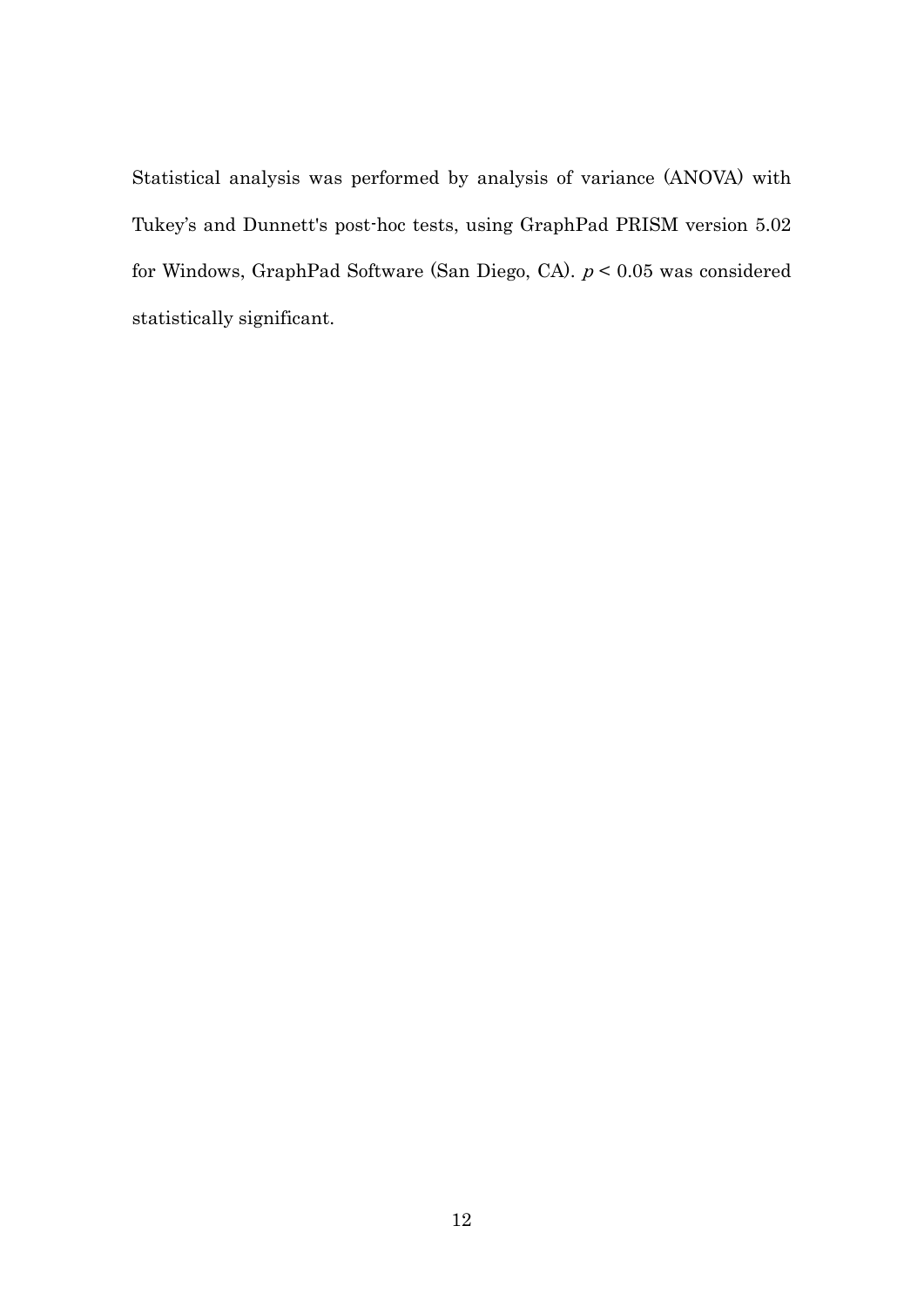#### RESULTS

# Serum Concentration-Time Profiles of Acetylsalicylic Acid and Salicylic Acid after Ingestion of Intact and Chewed NBA and ECA.

Twelve healthy volunteers each received four separate oral drug administrations, i.e., intact and chewed NBA and intact and chewed ECA. One volunteer withdrew in the middle of blood sampling after ingestion of intact ECA because of vascular pain owing to multiple venous punctures. Another volunteer withdrew in the middle of the intact ECA period because of feeling unwell, and also retracted her consent to participate in the period of chewed ingestion of NBA. Figures 1 and 2 illustrate the serum concentration-time profiles of acetylsalicylic acid (ASA) and salicylic acid (SA), respectively.

 ASA was detectable in the serum of 8 out of 12 volunteers within 20 min after ingestion of intact NBA, although significant inter-individual variability was observed (Fig. 1). The concentration of ASA increased rapidly and peaked at 1 hr after ingestion. After ingestion of intact ECA, ASA was not detectable in serum until 4 hr. When ECA was chewed, ASA was detectable in 8 out of 12 volunteers within 20 min after ingestion. Chewing of the NBA did not significantly affect the appearance of ASA compared with that after ingestion of intact NBA.

The mean serum SA concentration peaked at 2 hr after ingestion of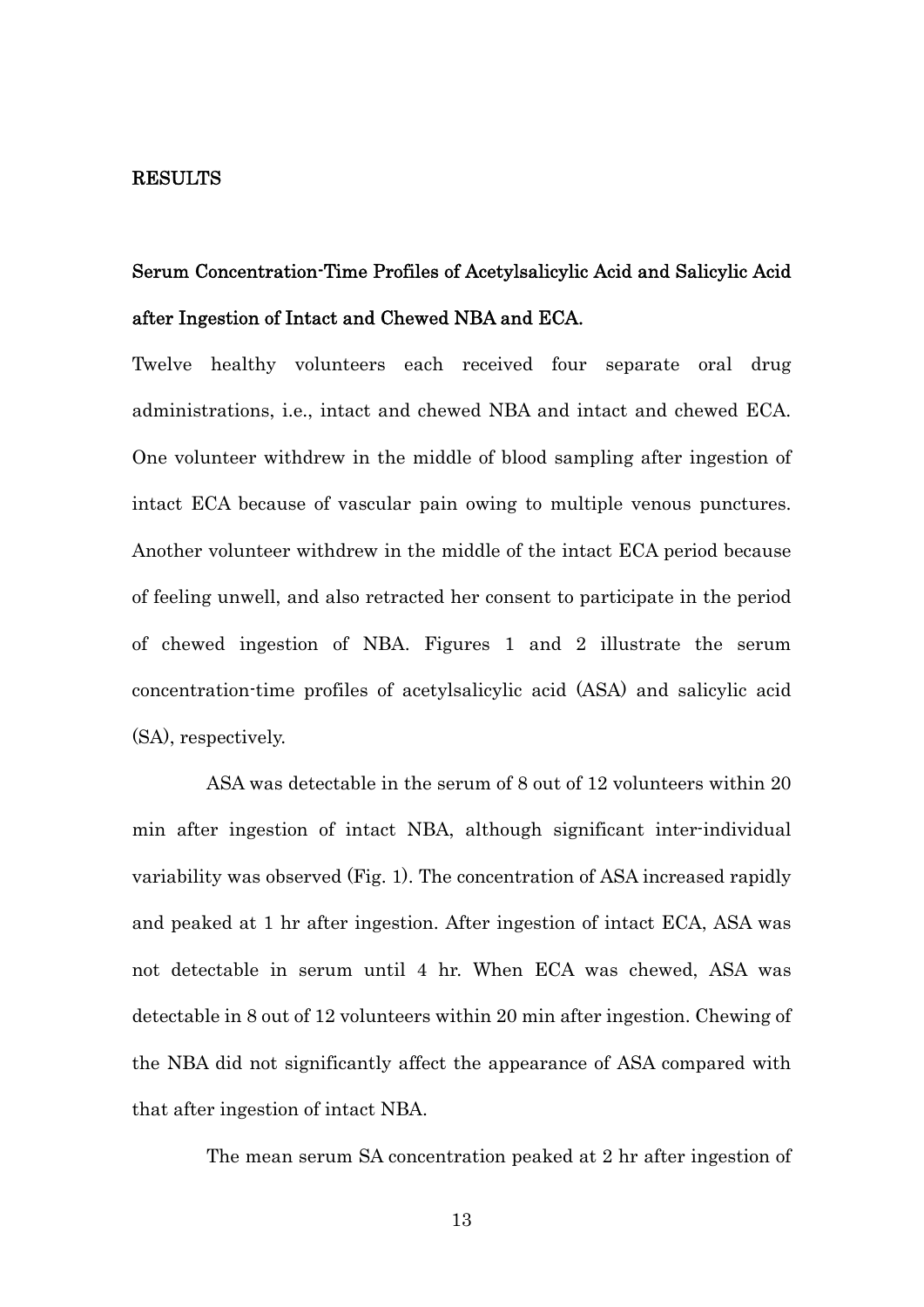intact or chewed NBA (Fig. 2). SA was not detectable until 2 hr after the ingestion of intact ECA, but when ECA was chewed, SA peaked at 2 hr after ingestion (Fig. 2). Chewing of the NBA did not significantly affect the appearance of SA compared with intact NBA.

 The pharmacokinetic parameters of ASA and SA are summarized in Table 1. The MRT of ASA was  $1.9 \pm 0.9$  hr (mean  $\pm$  S.D., n = 12) and 6.8  $\pm$  1.3 hr (n = 10) after ingestion of NBA and ECA, respectively. Chewing ECA greatly shortened the MRT to  $2.4 \pm 1.2$  hr (n = 12).

## Effect of Ingestion of Intact and Chewed NBA and ECA on Serum Thromboxane B2 Level

Table 2 summarizes the effects of ingestion of intact and chewed NBA and ECA on serum thromboxane  $B_2$  levels (TXB<sub>2</sub>). As baseline serum TXB<sub>2</sub> levels varied greatly among volunteers, the effect of  $ASA$  on  $TXB<sub>2</sub>$  was expressed as a percentage of the baseline  $TXB_2$  value measured before ingestion for each volunteer. A significant decrease in  $TXB<sub>2</sub>$  was observed at 20 min after ingestion of intact NBA (Table 2), but not until 8 hr after ingestion of intact ECA, although average  $TXB_2$  was decreased to less than 50% after 4 hr (Table 2). When ECA was chewed, the decrease in  $TXB<sub>2</sub>$  after 20 min was comparable to that in the case of intact NBA. When NBA was chewed, the average TXB2 was decreased to less than 60% and the decrease reached statistical significance after 1 hr.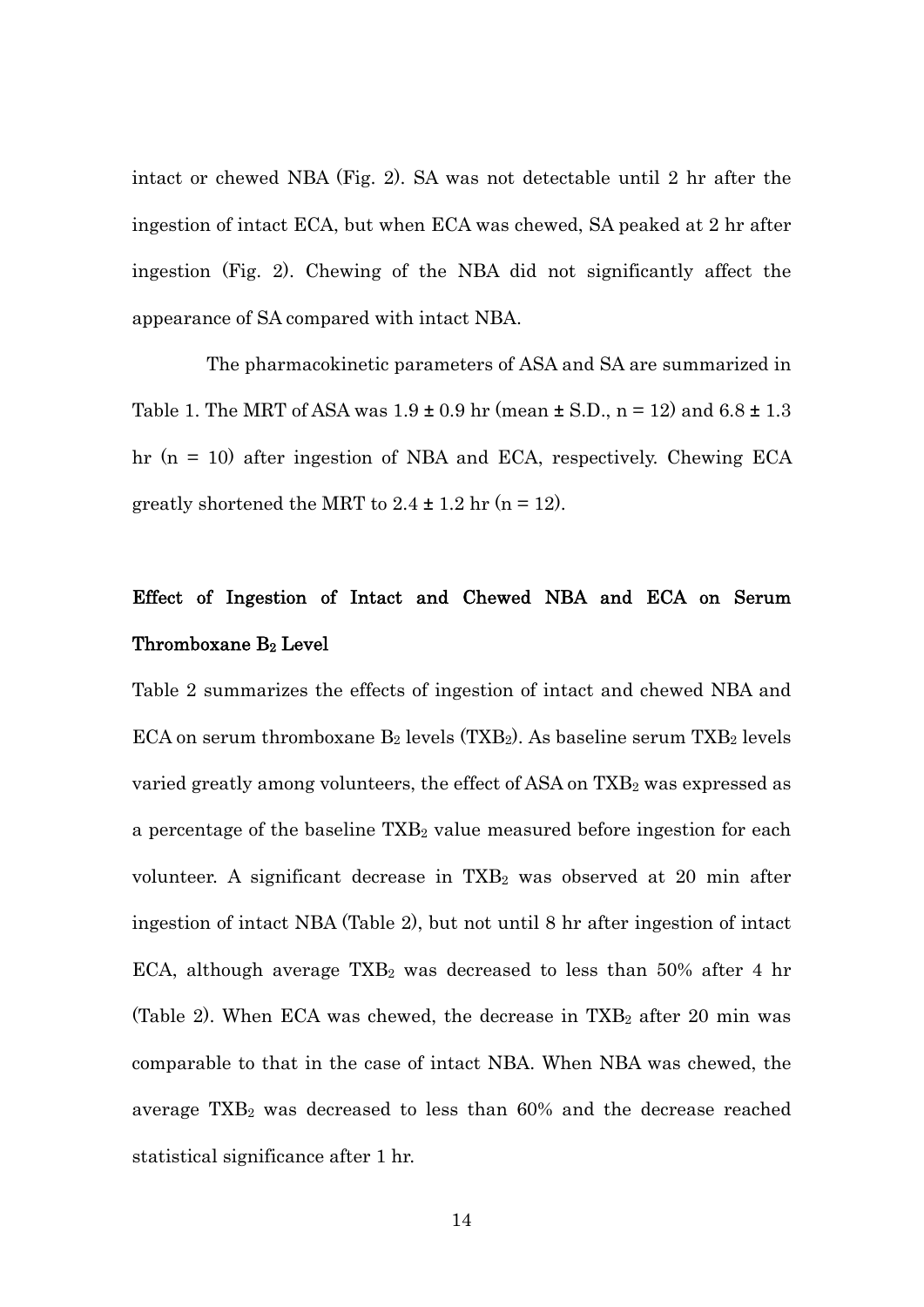## Effect of Ingestion of Intact and Chewed NBA and ECA on Platelet Aggregation

We employed two different aggregating agents, collagen and ADP. ADP at 2 μM induces primary and secondary aggregation while 1 μg/mL collagen induces secondary aggregation of platelets. ASA is expected to have a much stronger inhibitory effect on secondary aggregation.

 Table 3 summarizes the effect of ingestion of intact and chewed NBA and ECA on platelet aggregation induced with 1 μg/mL collagen. The aggregation was inhibited significantly within 20 min after ingestion of intact NBA (Table 3), but no effect was observed until 4 hr after ingestion of intact ECA. When ECA was chewed, inhibition of platelet aggregation was observed after 20 min, as in the case of intact NBA. Chewing NBA had little effect on inhibition of platelet aggregation, compared with the intact tablet. The effect of ASA on platelet aggregation was also evaluated using 2 μM ADP as the aggregating agent (Table 4). In this case, platelet aggregation was slightly inhibited by intact and chewed NBA and by chewed ECA.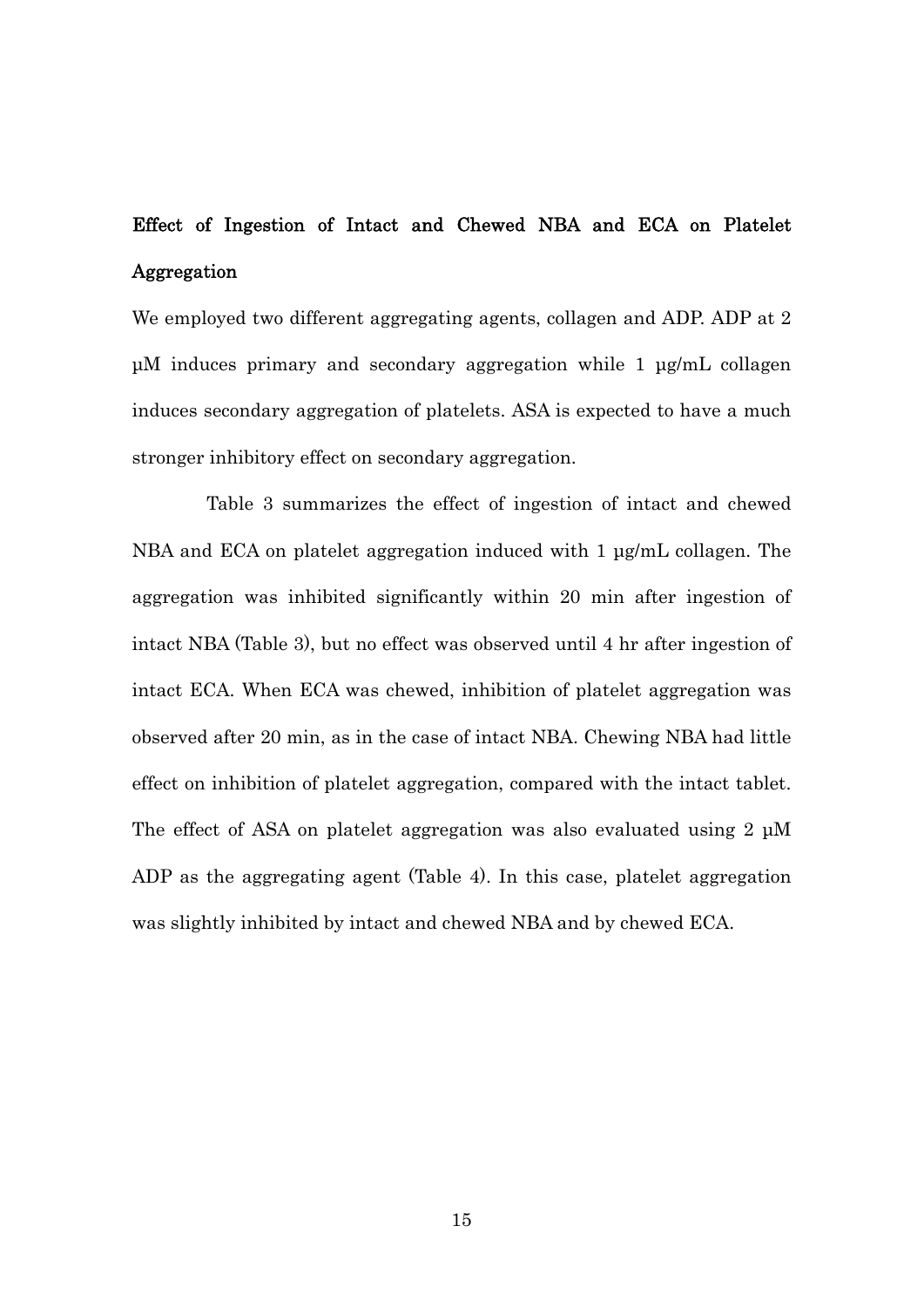#### DISCUSSION

The FDA approved general ASA formulations as an antiplatelet drug in 1998. In Japan, "Baby Bufferin", which contained 81 mg ASA at that time, and Bayaspirin 100 mg Tablet were used as off-label pharmaceuticals before 1999, when Ministry of Health, Labour and Welfare, Japan approved their use. These approvals were not based on a new clinical trial, but were based on literature data. Indeed, the ACC/AHA (the American College of Cardiology and the American Heart Association) and Japanese Guidelines for the Management of Patients with Acute Myocardial Infarction<sup>23,24</sup> were largely based on results from the ISIS-2 study (Second International Study of Infarct Survival),13 where the patients ingested 162.5 mg enteric-coated tablets that were crushed, sucked or chewed to achieve a rapid effect. However, there has been no comprehensive clinical study showing that crushing, sucking or chewing ASA tablet actually accelerates the absorption and antiplatelet effect compared with ingestion of the intact preparations. Nonetheless, patients with myocardial infarction are customarily instructed to chew their initial dose of ASA, and current guidelines have encouraged this practice. In order to obtain evidence for the efficacy of this practice, we designed a quadruple-crossover study in 12 healthy volunteers to directly compare the pharmacokinetics and pharmacodynamics of NBA and ECA ingested intact or after chewing.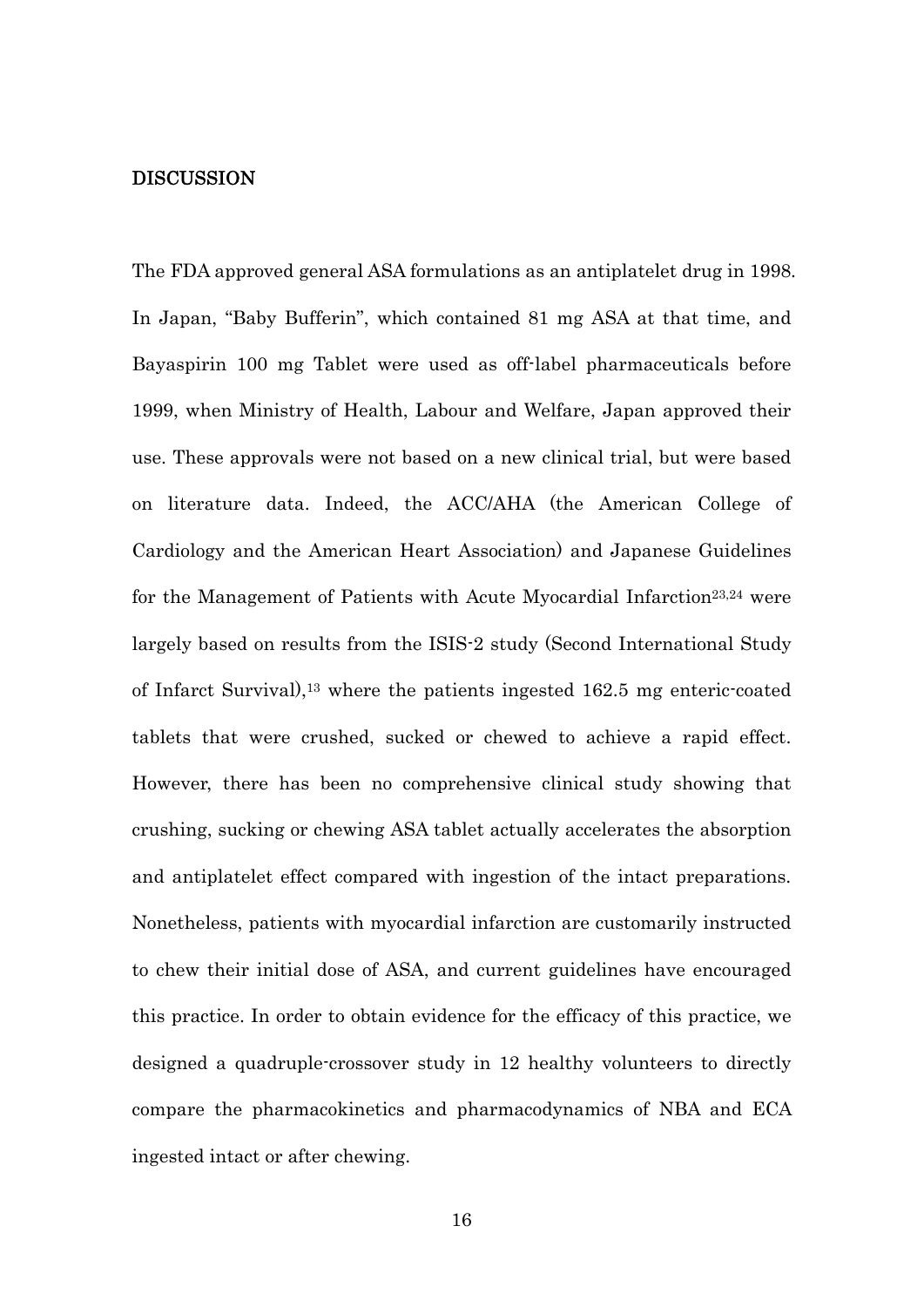Chewing of the ECA greatly accelerated  $t_{\rm max}$  and MRT of ASA (Fig. 1) and Table 1). The  $t_{max}$  (1.4 hr) and  $C_{max}$  (198 ng/mL) were comparable to those after ingestion of intact NBA (0.9 hr and 174 ng/mL, respectively). Significant decrease of  $TXB_2$  and inhibition of platelet aggregation were observed at 20 min after ingestion of chewed ECA, or intact or chewed NBA. The results indicate that platelet COX was inhibited within 20 min after ingestion of chewed ECA as was also the case after ingestion of intact or chewed NBA (Tables 3 and 4). Thus, inhibition of COX was achieved before the serum ASA level peaked. Schwertner et al have suggested that a plasma salicylate concentration of 2.46 μg/mL is required to inhibit platelet aggregation.29 But, as the anti-platelet effect of ASA results from irreversible acetylation of COX and inhibition of thromboxane  $A_2$  production, the acetylsalicylic acid concentration rather than the salicylic acid concentration would be important for anti-platelet effect. In this study, we measured serum acetylsalicylic acid as well as salicylic acid (Figs 1 and 2), and tried to identify the serum concentration required to inhibit COX activity and platelet aggregation. Although there was significant inter-individual variation, the inhibition of platelet aggregation, as well as the decrease of serum  $TXB_2$  level, in the early phase took place at a serum  $ASA$ concentration below the detection limit of <30 ng/mL. These results are broadly consistent with previous reports.7,22,31 Slow release, enteric-coated formulations may deliver ASA to the portal circulation at a slow enough rate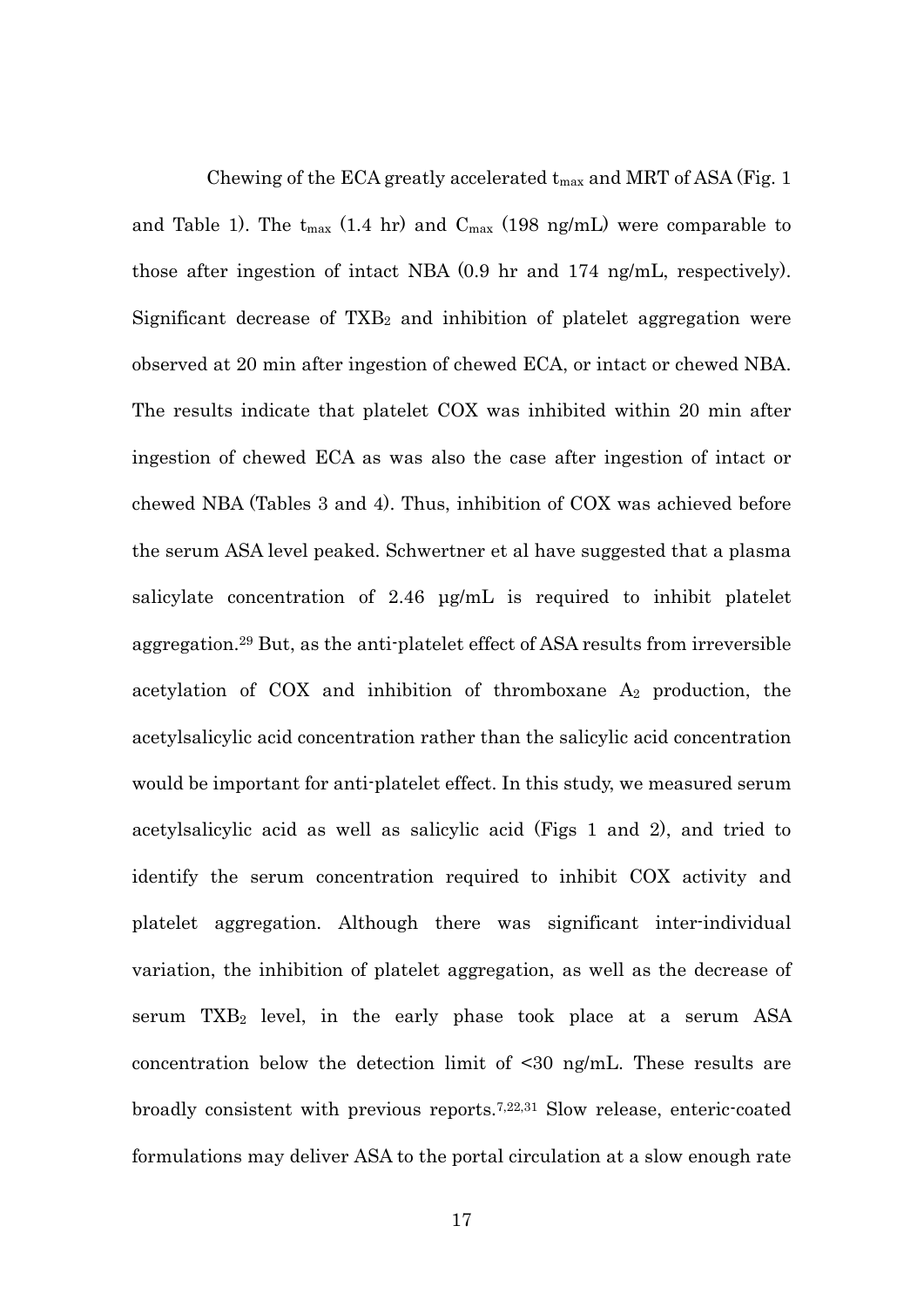to allow substantial deacetylation of aspirin during its first pass through the liver. Ali et al have hypothesized that plasma ASA level, at least in the portal circulation, attains a bolus threshold required for maximum acetylation.7 Our study supports this hypothesis.

 Many of the previous studies were performed in the fasting state, but this may not always reflect the clinical situation. Patients may be admitted to hospital after a meal. The rate of gastrointestinal absorption of ASA is determined by the rate of dissolution into solution, luminal pH, and gastric emptying. Although most soluble ASA (pKa =3.5) is present in the non-ionized form at the stomach pH (pH 1.5 to 3.0), the solubility of ASA is low at the stomach pH. The pH shift in the upper small intestine decreases and increases the non-ionized form and solubility, respectively, and the net effect is to increase the absorption. So, delayed gastric emptying would reduce the rate of ASA absorption and consequently the effect on platelet aggregation. Therefore, this study was performed in volunteers who had the same lean breakfast 1 hr prior to ASA ingestion. Indeed, it is known that the  $t_{\text{max}}$  of enteric-coated ASA formulation is delayed from 3-4 hr to 9 hr.<sup>32</sup> In this study, blood sampling was performed through 8 hr. The serum ASA concentrations in most volunteers were still increasing (Fig. 1), so  $t_{\text{max}}$  of ASA after ingestion of ECA might be greater than  $8 \text{ hr}$ . The  $t_{\text{max}}$  of ASA after ingestion of intact or chewed NBA (0.9-1.0 hr, Fig. 1 and Table 1) was also delayed compared with that observed in the fasting state  $(0.3\text{-}0.5 \text{ hr})$ .<sup>22,28</sup>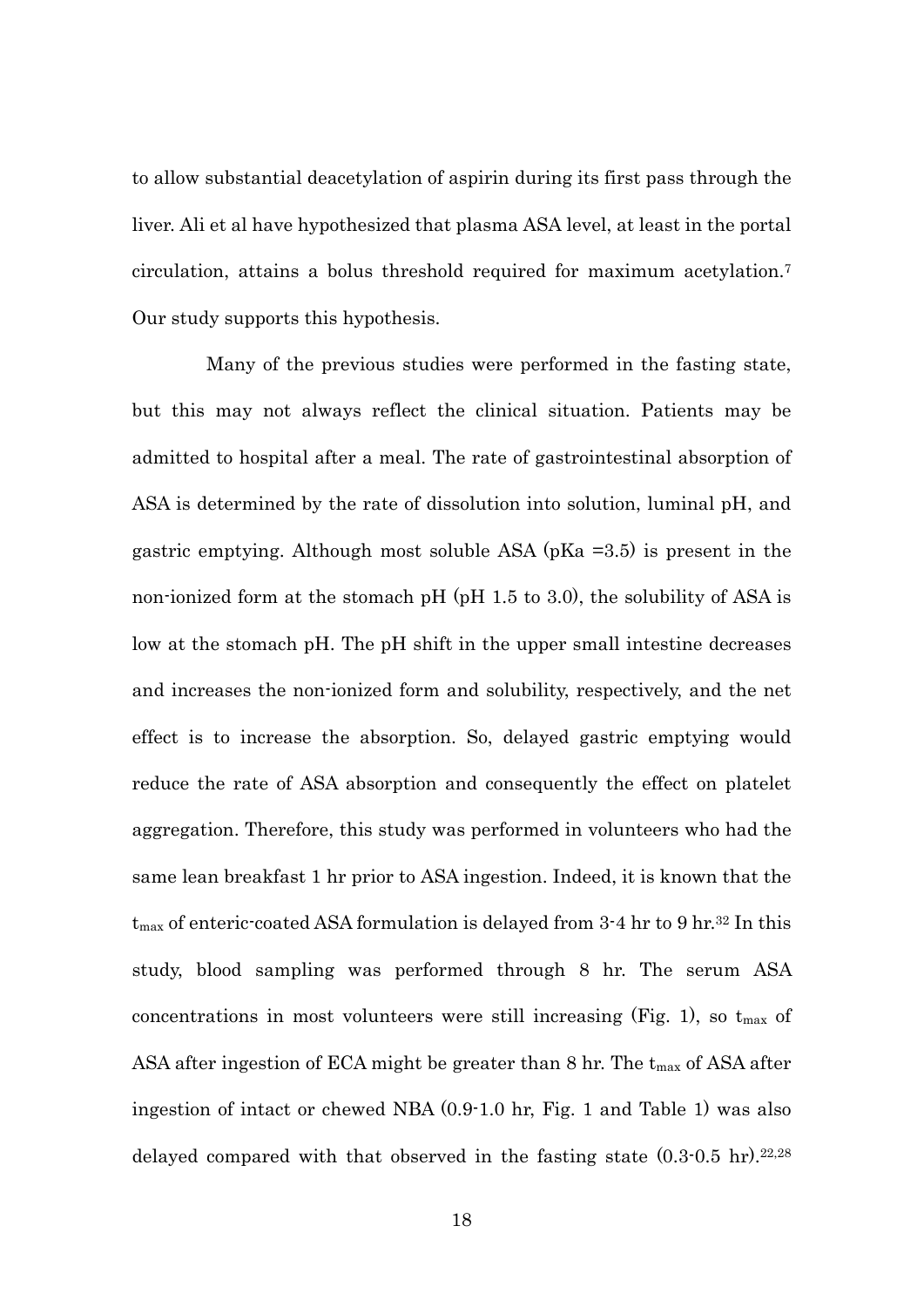Decrease of serum TXB<sub>2</sub> and onset of platelet inhibition were delayed to 20 min (Tables 3,4) compared with those in the fasting state  $(5.12 \text{ min})$ .<sup>28</sup> Chewing NBA had little effect in accelerating ASA absorption or onset of action (Fig. 1, Tables 2,3). These observations may be ascribed to the effect of the fed state.

 In conclusion, our quadruple-crossover clinical trial provides pharmacokinetic and pharmacodynamic evidence to support the recommendation of the Clinical Guidelines for Acute Myocardial Infarction that the initial dose of aspirin following admission to hospital should be chewed. Chewing ECA accelerated ASA absorption and onset of antiplatelet action even in the nonfasting state. Ingestion of either intact or chewed NBA provided outcomes comparable to that after ingestion of chewed ECA.

#### ACKNOWLEDGEMENT

We thank Ms. Junko Matsuo, Yukie Kitayama, Kumiko Iwatani, Misako Dai, Yuki Oohata, Teruko Kitagawa, Miyuki Ueda, Noriko Teranishi, Hiroko Maeba, Motoko Suzuki, Miyuki Muramatsu and Yoko Konishi for their help with blood sampling. This study was supported in part by Eisai Co. Ltd.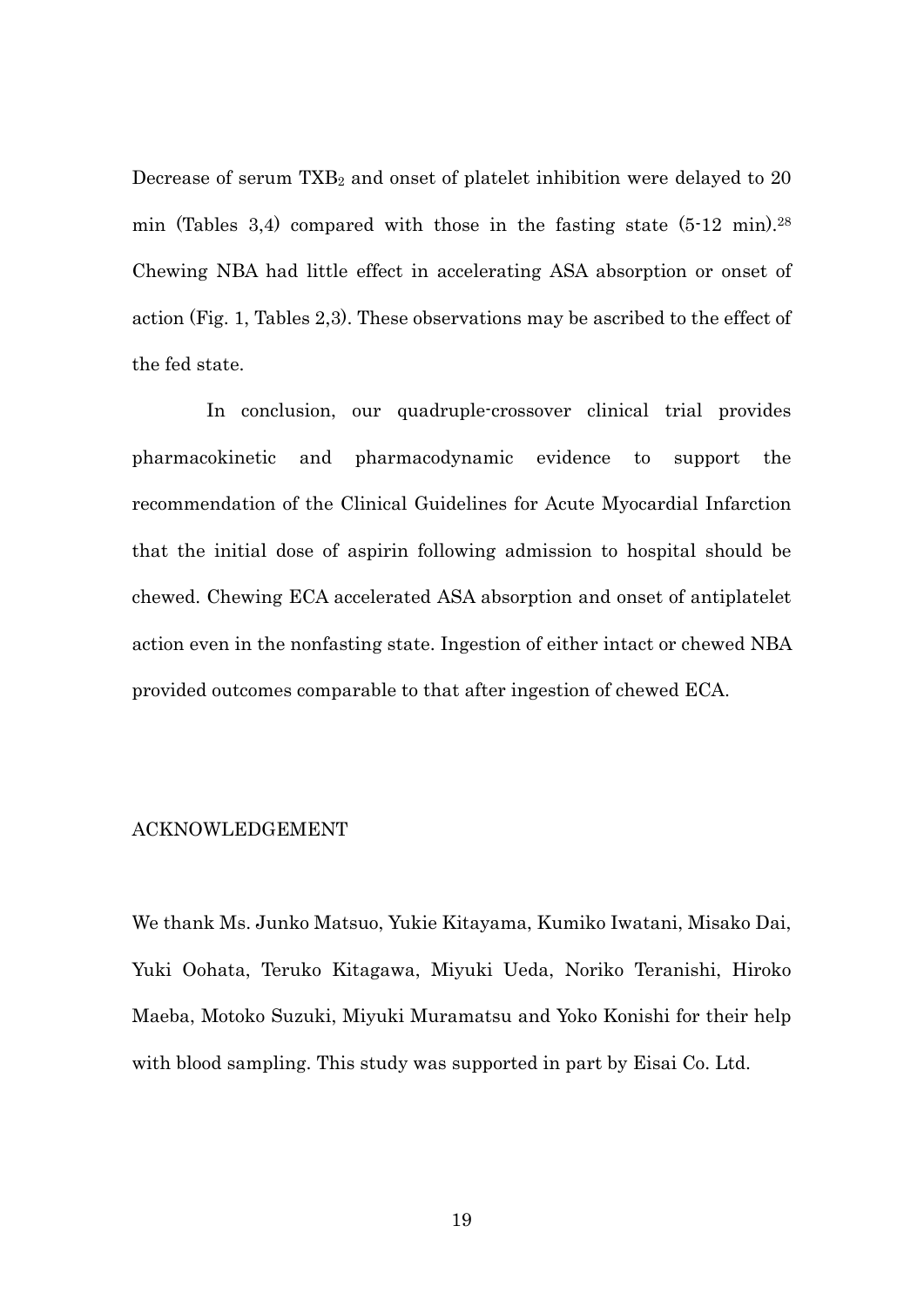#### REFERENCES

- 1. Vane JR. 1971. Inhibition of prostaglandin synthesis as a mechanism of action for aspirin-like drugs. Nature New Biol 231(25):232-235.
- 2. Smith JB, Willis AL. 1971. Aspirin selectively inhibits prostaglandin production in human platelets. Nat New Biol 231(25):235-237.
- 3. Weiss HJ, Aledort LM. 1967. Impaired platelet/connective-tissue reaction in man after aspirin ingestion. Lancet 2(7514):495-497.
- 4. Lecomte M, Laneuville O, Ji C, DeWitt DL, Smith WL. 1994. Acetylation of human prostaglandin endoperoxide synthase-2 (cyclooxygenase-2) by aspirin. J Biol Chem 269(18):13207-13215.
- 5. Gordon JL, Pearson JD. 1978. Effects of sulphinpyrazone and aspirin on prostaglandin I2 (prostacyclin) synthesis by endothelial cells. Br J Pharmacol 64(4):481-483.
- 6. Patrono C. 1994. Aspirin as an antiplatelet drug. N Engl J Med 330(18):1287-1294.
- 7. Ali M, McDonald JW, Thiessen JJ, Coates PE. 1980. Plasma acetylsalicylate and salicylate and platelet cyclooxygenase activity following plain and enteric-coated aspirin. Stroke 11(1):9-13.
- 8. Mohri H, Ohkubo T. 1993. Single-dose effect of enteric-coated aspirin on platelet function and thromboxane generation in middle-aged men. Ann Pharmacother 27(4):405-410.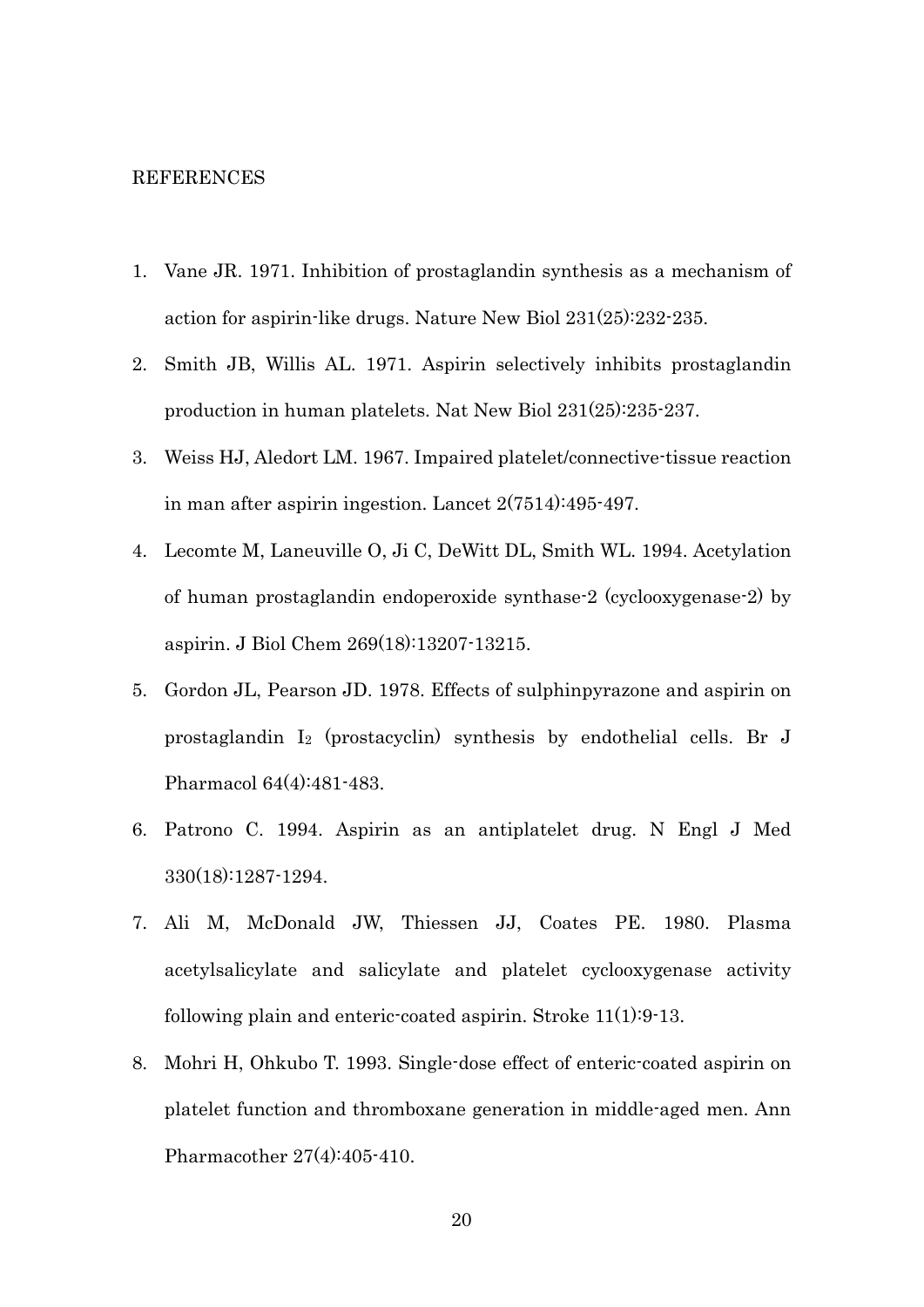- 9. Jakubowski JA, Stampfer MJ, Vaillancourt R, Deykin D. 1985. Cumulative antiplatelet effect of low-dose enteric coatd aspirin. Br J Haematology 60(4):635-642.
- 10. Fields WS, Lemak NA, Frankowski RF, Hardy RJ. 1977. Controlled trial of aspirin in cerebral ischemia. Stroke 8:301-314.
- 11. Editorial. 1980. Aspirin after myocardial infarction. Lancet, 315:1172-1173.
- 12. Lewis HD Jr, Davis JW, Archibald DG, Steinke WE, Smitherman TC, Doherty JE 3rd, Schnaper HW, LeWinter MM, Linares E, Pouget JM, Sabharwal SC, Chesler E, DeMots H. 1983. Protective effects of aspirin against acute myocardial infarction and death in men with unstable angina. Results of a Veterans Administration Cooperative Study. N Engl J Med 309(7):396-403.
- 13. ISIS-2 (Second International Study of Infarct Survival) collaborative group. 1988. Randomized trial of intravenous streptokinase, oral aspirin, both, or neither among 17,187 cases of suspected acute myocardial infarction: ISIS-2. J Am Coll Cardiol 12(6 Suppl A):3A-13A.
- 14. The RISC Group. 1990. Risk of myocardial infarction and death during treatment with low dose aspirin and intravenous heparin in men with unstable coronary artery disease. Lancet 336(8719):827-830.
- 15. The SALT Collaborative Group. 1991. Swedish Aspirin Low-Dose Trial (SALT) of 75 mg aspirin as secondary prophylaxis after cerebrovascular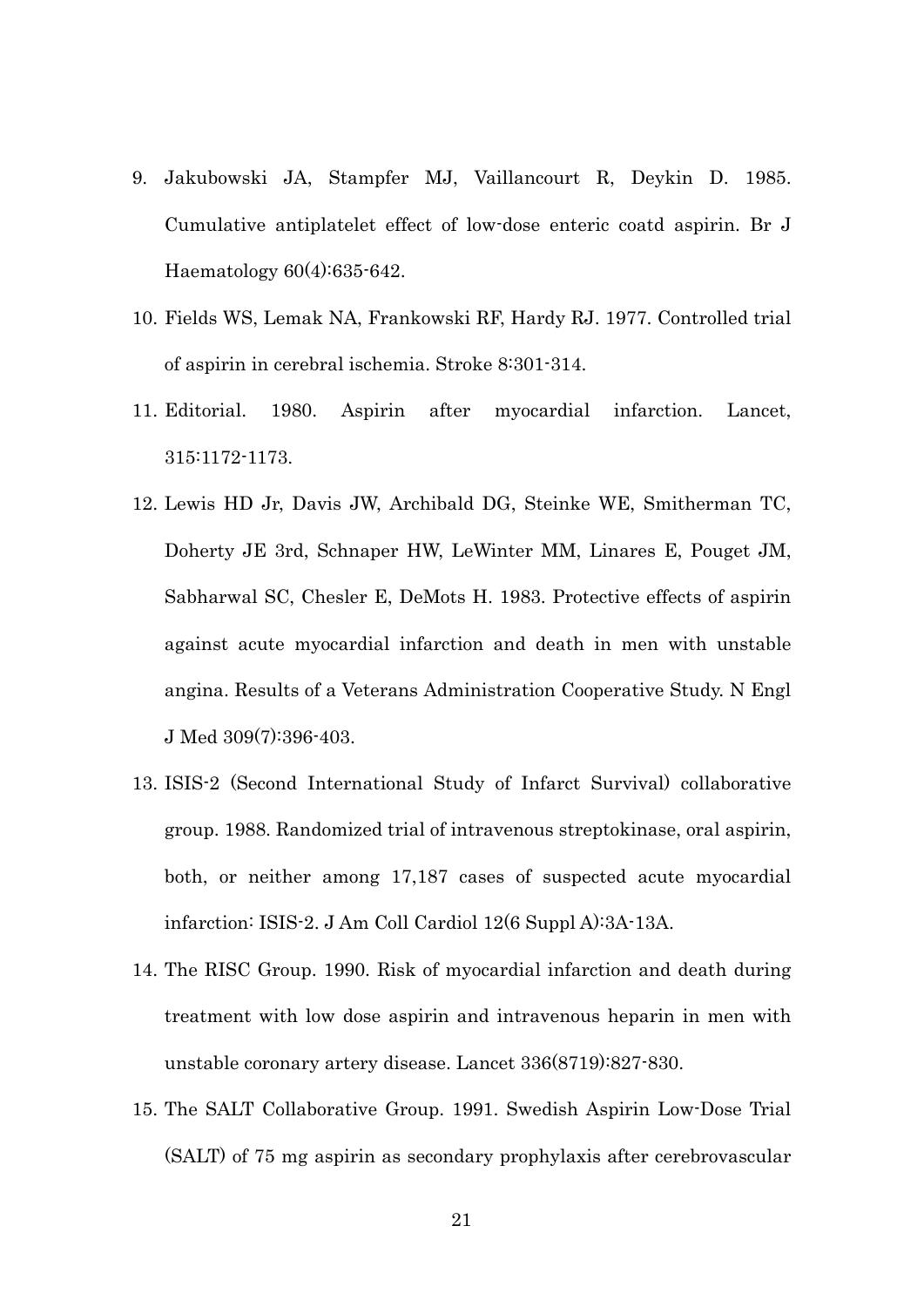ischaemic events. Lancet 338(8779):1345-1349.

- 16. Juul-Möller S, Edvardsson N, Jahnmatz B, Rosén A, Sørensen S, Omblus R. 1992. Double-blind trial of aspirin in primary prevention of myocardial infarction in patients with stable chronic angina pectoris. The Swedish Angina Pectoris Aspirin Trial (SAPAT) Group. Lancet 340(8833):1421-1425.
- 17. Antiplatelet Trialists' Collaboration. 1994. Collaborative overview of randomised trials of antiplatelet therapy--I: Prevention of death, myocardial infarction, and stroke by prolonged antiplatelet therapy in various categories of patients. Br Med J 308(6921):81-106.
- 18. Antiplatelet Trialists' Collaboration. 1994. Collaborative overview of randomised trials of antiplatelet therapy--II: Maintenance of vascular graft or arterial patency by antiplatelet therapy. Br Med J 308(6922):159-168.
- 19. Yasue H, Ogawa H, Tanaka H, Miyazaki S, Hattori R, Saito M, Ishikawa K, Masuda Y, Yamaguchi T, Motomiya T, Tamura Y. 1999. Effects of aspirin and trapidil on cardiovascular events after acute myocardial infarction. Japanese Antiplatelets Myocardial Infarction Study (JAMIS) Investigators. Am J Cardiol 83(9):1308-1313.
- 20. Antithrombotic Trialists' Collaboration. 2002. Collaborative meta-analysis of randomised trials of antiplatelet therapy for prevention of death, myocardial infarction, and stroke in high risk patients. Br Med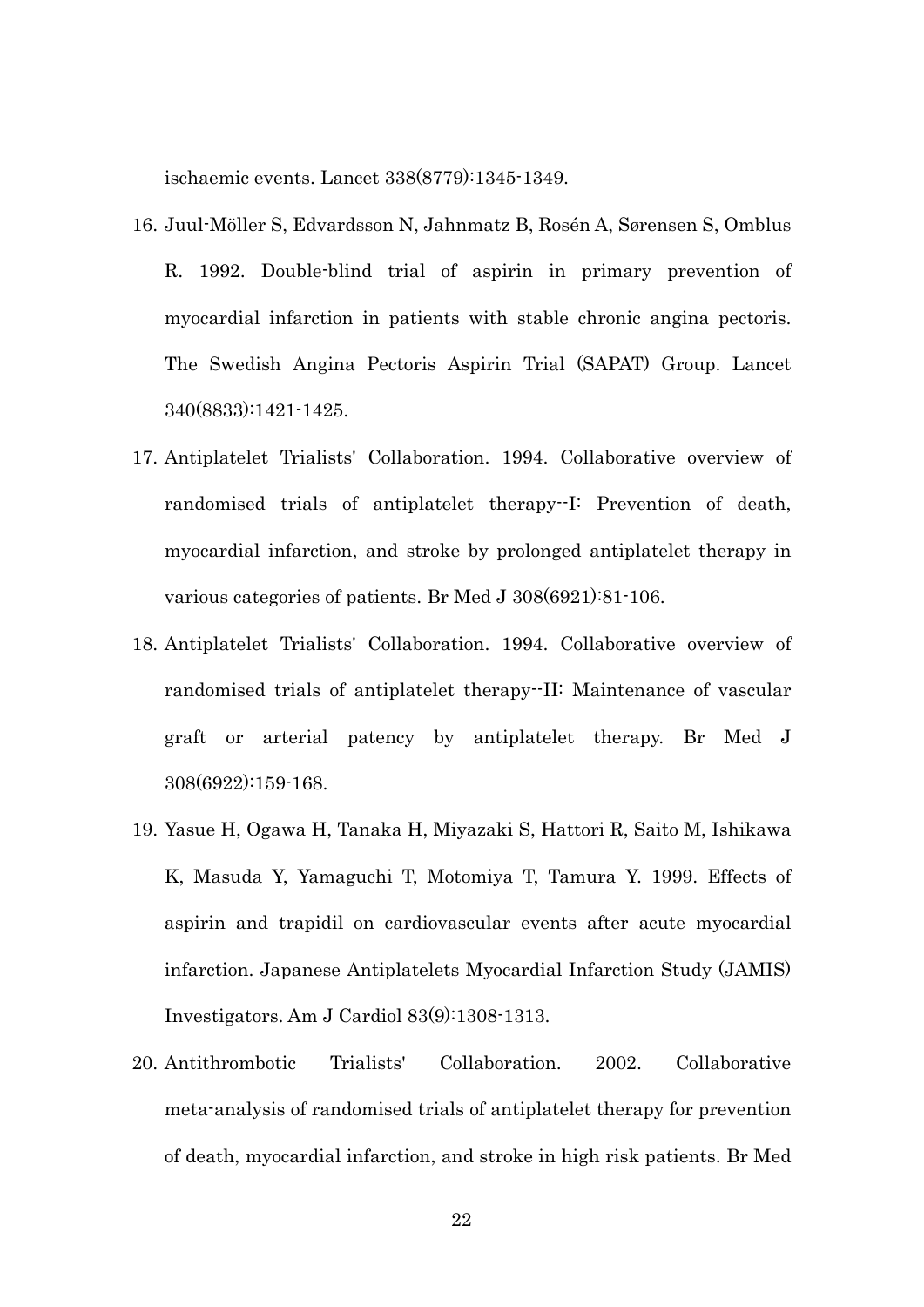J 324(7329):71-86.

- 21. Jick H (1982) Adverse effects of acetylsalicylic acid. Acetylsalicylic Acid. New Uses for an Old Drug (ed. by .J.M. Barnett, J. Hirsch and J.F. Mustard), pp 239-247. Raven Press, New York.
- 22. Roberts MS, McLeod LJ, Cossum PA, Vial JH. 1984. Inhibition of platelet function by a controlled release acetylsalicylic acid formulation — Single and chronic dosing studies. Eur J Clin Pharmacol 27(1):67-74.
- 23. Guidelines for the management of patients with ST-elevation myocardial infarction (JCS 2008). Circulation J 72(suppl. IV):1443-1464.
- 24. Campbell-Scherer DL, Green LA. 2009. ACC/AHA guideline update for the management of ST-segment elevation myocardial infarction. Am Fam Physician 79(12):1080-1086.
- 25. Bochner F, Williams DB, Morris PM, Siebert DM, Lloyd JV. 1988. Pharmacokinetics of low-dose oral modified release, soluble and intravenous aspirin in man, and effects on platelet function. Eur J Clin Pharmacol 35(3):287-294.
- 26. Jimenez AH, Stubbs ME, Tofler GH, Winther K, Williams GH, Muller JE. 1992. Rapidity and duration of platelet suppression by enteric-coated aspirin in healthy young men. Am J Cardiol 69(3):258-262.
- 27. Benedek IH, Joshi AS, Pieniaszek HJ, King SY, Kornhauser DM. 1995. Variability in the pharmacokinetics and pharmacodynamics of low dose aspirin in healthy male volunteers. J Clin Pharmacol 35(12):1181-1186.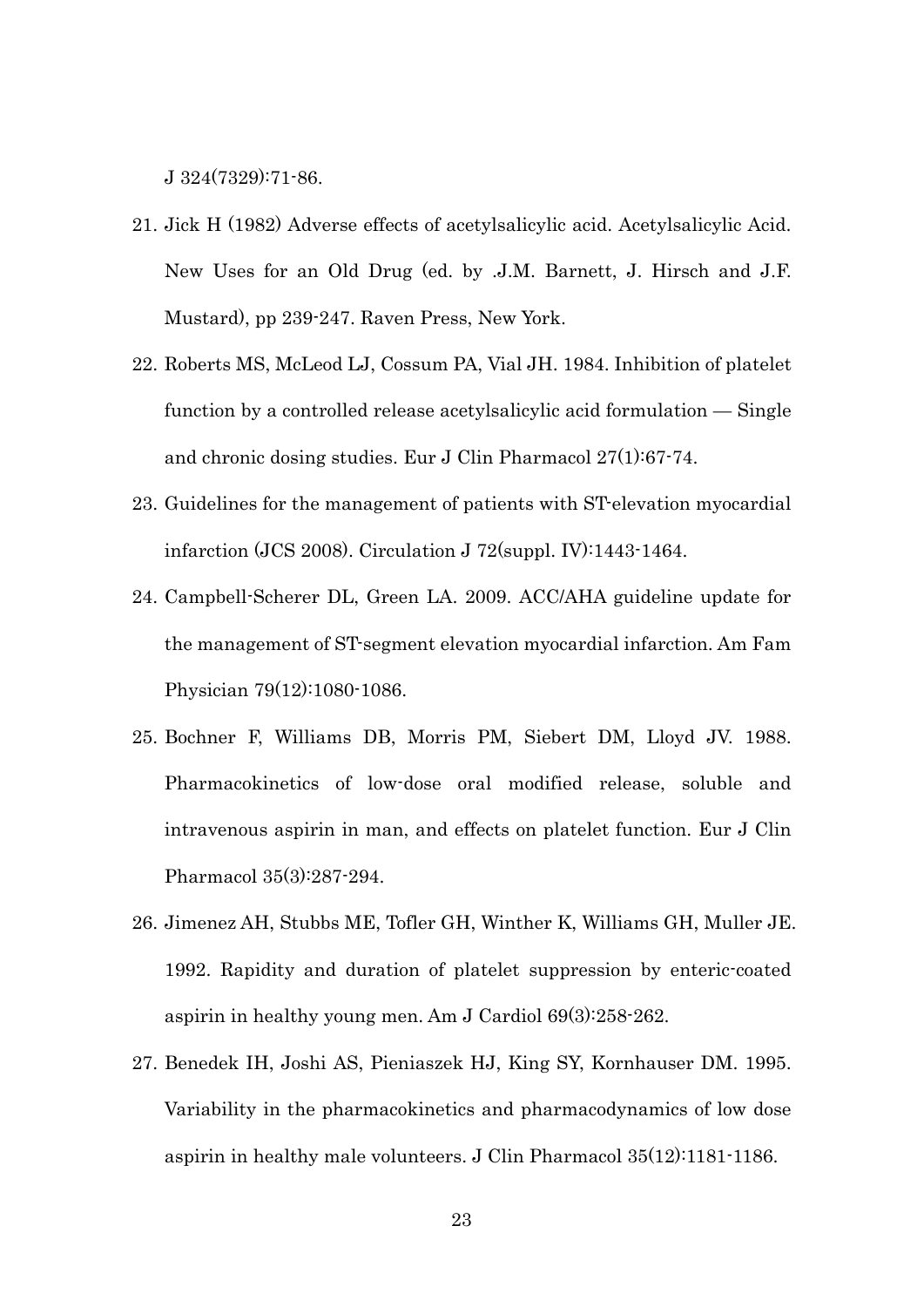- 28. Feldman M, Cryer B. 1999. Aspirin absorption rates and platelet inhibition times with 325-mg buffered aspirin tablets (chewed or swallowed intact) and with buffered aspirin solution. Am J Cardiol 84:404-409.
- 29. Schwertner HA, McGlasson D, Christopher M, Bush AC. 2006. Effects of different aspirin formulations on platelet aggregation times and on plasma salicylate concentrations. Thromb Res 118(4):529-534.
- 30. Kees F, Jehnich D, Grobecker H. 1996. Simultaneous determination of acetylsalicylic acid and salicylic acid in human plasma by high-performance liquid chromatography. J Chromatogr B Biomed Appl 677(1):172-177.
- 31. Bogentoft C, Carlsson I, Ekenved G, Magnusson A. 1978. Influence of food on the absorption of acetylsalicylic acid from enteric-coated dosage forms. Eur J Clin Pharmacol 14(5):351-355.
- 32. Siebert DJ, Bochner F, Imhoff DM, Watts S, Hoyd JV, Field J, Gabb BW. 1983. Aspirin kinetics and platelet aggregation in man. Clin Pharmacol Ther 33:367-374.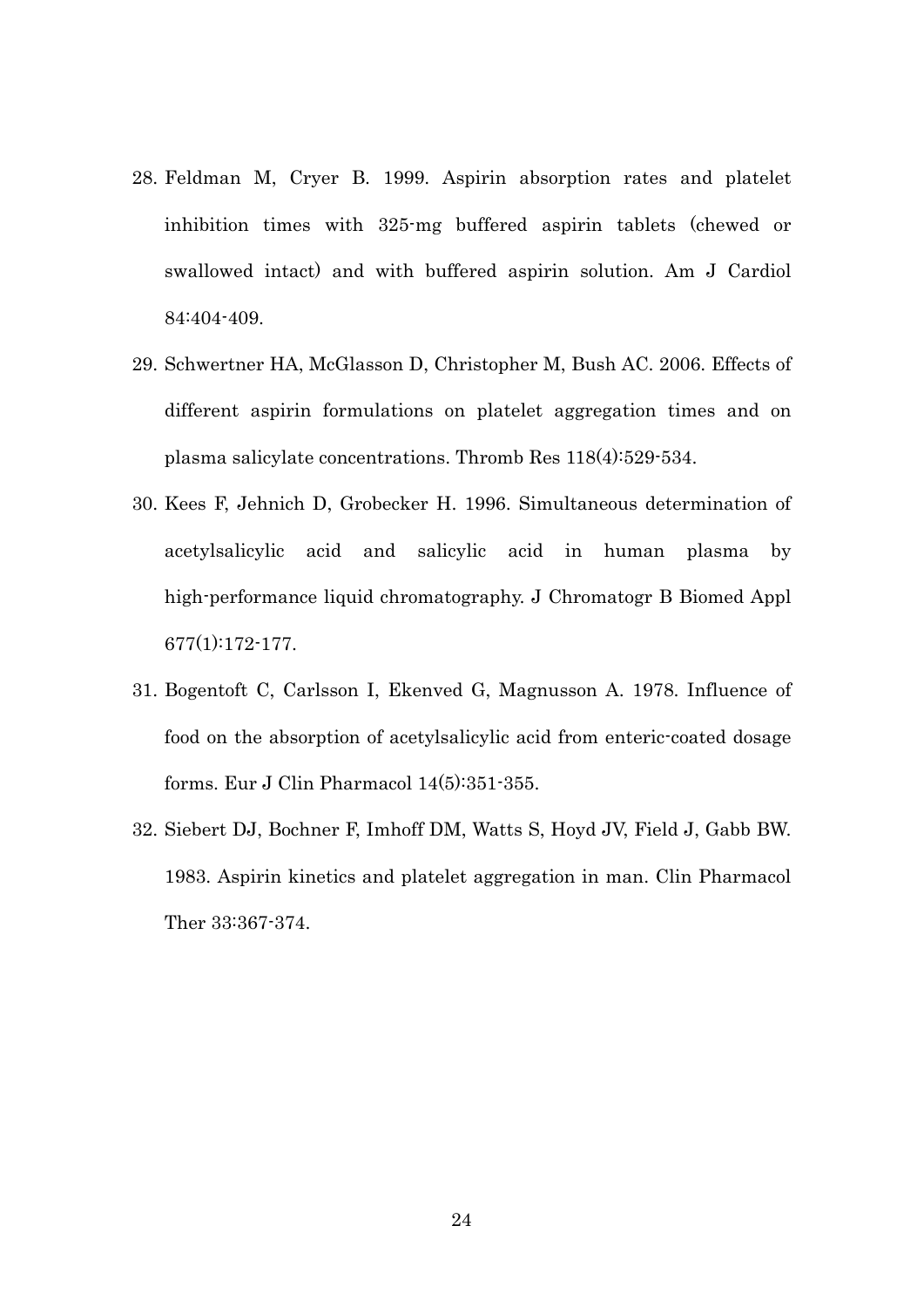#### LEGENDS

#### Figure 1

# Serum Concentration-Time Profiles of Acetylsalicylic Acid after Ingestion of Intact and Chewed NBA and ECA

Serum concentration of acetylsalicylic acid after ingestion of intact (open) and chewed (closed) NBA (circle) and ECA (triangle) were measured for 8 hrs. Each point represents the mean  $\pm$  S.E.M. of 10-12 patients.

#### Figure 2

# Serum Concentration-Time Profiles of Salicylic Acid after Ingestion of Intact and Chewed NBA and ECA

Serum concentration of salicylic acid after ingestion of intact (open) and chewed (closed) NBA (circle) and ECA (triangle) were measured for 8 hrs. Each point represents the mean  $\pm$  S.E.M. of 10-12 patients.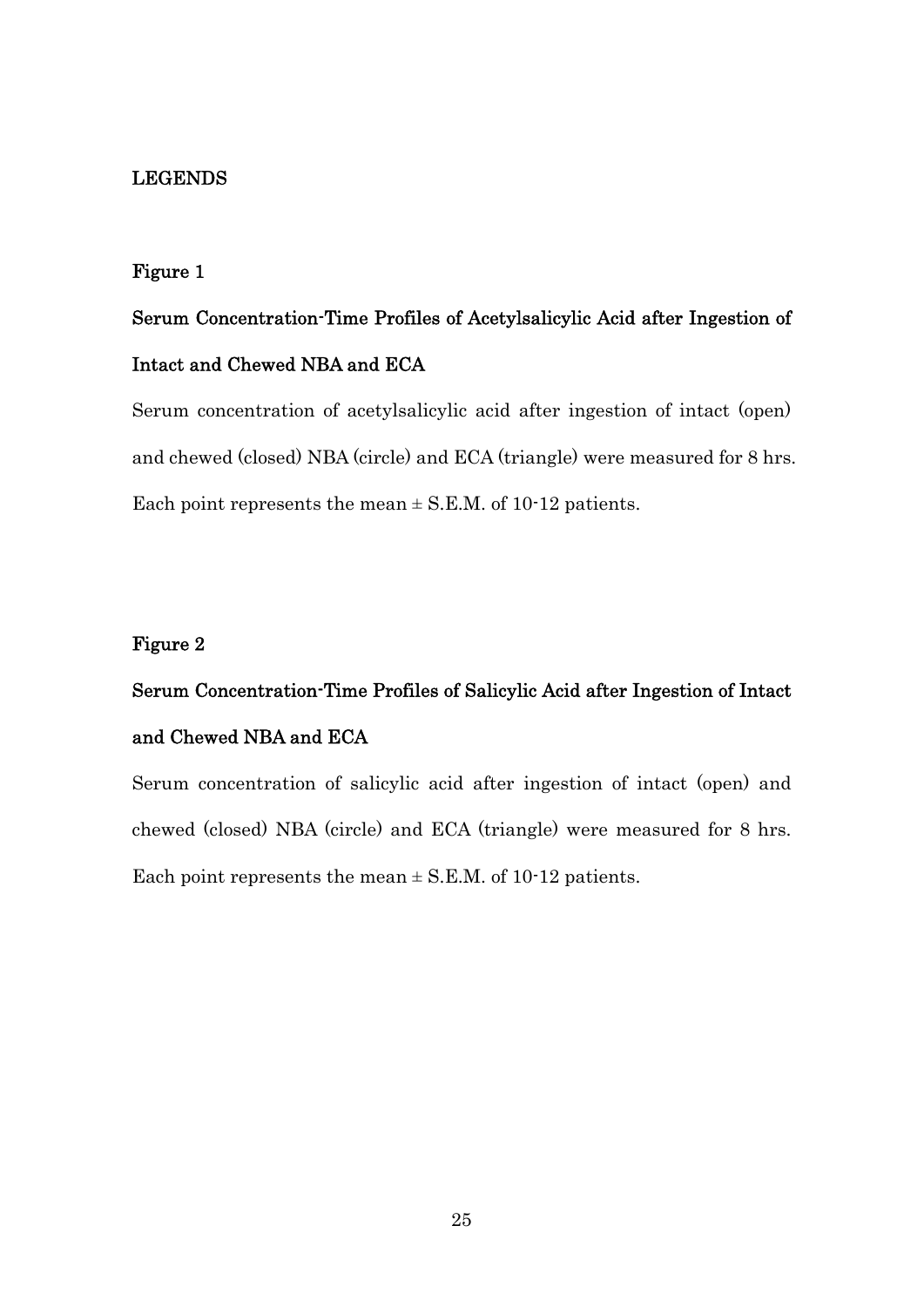#### Table 1

Pharmacokinetic Parameters of Acetylsalicylic Acid and Salicylic Acid after Ingestion of Intact and Chewed Non-coated Buffered ASA (NBA) and Enteric Coated ASA (ECA)

| Ingestion                 | <b>NBA</b>      |                 |                 | <b>ECA</b>      |  |
|---------------------------|-----------------|-----------------|-----------------|-----------------|--|
|                           | intact          | chewed          | intact          | chewed          |  |
| Acetylsalicylic acid      |                 |                 |                 |                 |  |
| $C_{\text{max}}$ (ng/mL)  | $174 \pm 156$   | $223 \pm 112$   | $104 \pm 291$   | $198 \pm 137$   |  |
| $t_{\text{max}}$ (hr)     | $0.9 \pm 0.6$   | $1.0 \pm 0.6$   | $\geq 8$        | $1.4 \pm 1.0$   |  |
| $AUC_{0.8}$ (ng $hr/mL$ ) | $379 \pm 310$   | $491 \pm 251$   | $240 \pm 326$   | $480 \pm 359$   |  |
| $MRT$ (hr)                | $1.9 \pm 0.9$   | $2.3 \pm 0.5$   | $6.8 \pm 1.3*$  | $2.4 \pm 1.2$   |  |
| Salicylic acid            |                 |                 |                 |                 |  |
| $C_{\text{max}}$ (µg/mL)  | $4.26 \pm 1.30$ | $4.21 \pm 1.18$ | $2.77 \pm 2.53$ | $4.55 \pm 1.55$ |  |
| $t_{\text{max}}$ (hr)     | $1.8 \pm 0.8$   | $2.1 \pm 0.7$   | $\geq 8$        | $2.6 \pm 1.1$   |  |
| $AUC_{0.8}$ (µg hr/mL)    | $19.2 \pm 5.9$  | $19.7 \pm 6.7$  | $6.9 \pm 6.9*$  | $19.7 \pm 7.5$  |  |
| $MRT$ (hr)                | $4.2 \pm 0.5$   | $4.3 \pm 0.4$   | $6.8 \pm 1.4*$  | $4.4 \pm 0.6$   |  |

Pharmacokinetic parameters were calculated by moment analysis as described in Materials and Methods. Data represent the mean  $\pm$  S.D. of 10-12 patients. Significant differences ( $p$  < 0.05) from other three groups are indicated by an asterisk (\*); One-way ANOVA with Tukey's post hoc test.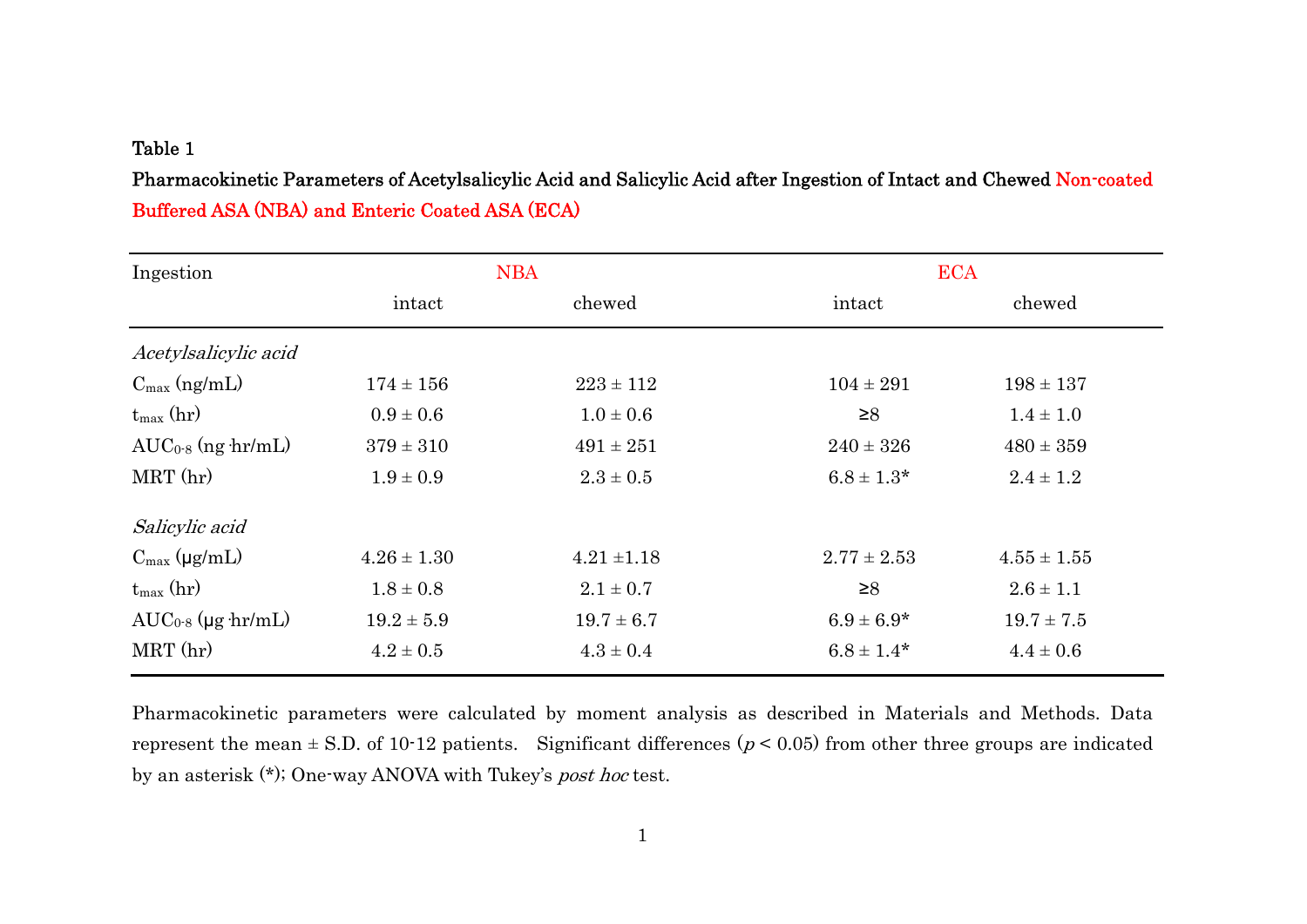### Table 2 Effect of Ingestion of Intact and Chewed NBA and ECA on Serum Thromboxane  $B_2$  Level

| Ingestion       |                   | <b>NBA</b>        | <b>ECA</b>        |                   |
|-----------------|-------------------|-------------------|-------------------|-------------------|
|                 | intact            | chewed            | intact            | chewed            |
| Time            | % of baseline     | % of baseline     | % of baseline     | % of baseline     |
| $5 \text{ min}$ | $104.7 \pm 59.0$  | $142.6 \pm 92.9$  | $142.1 \pm 71.7$  | $126.3 \pm 71.6$  |
| 10              | $91.3 \pm 56.7$   | $118.5 \pm 72.4$  | $101.9 \pm 64.1$  | $120.2 \pm 50.8$  |
| 20              | $48.7 \pm 28.0$ * | $57.6 \pm 59.5$   | $69.1 \pm 47.4$   | $47.3 \pm 27.7$ * |
| 30              | $86.4 \pm 72.8$   | $68.0 \pm 57.1$   | $150.0 \pm 120.5$ | $54.9 \pm 43.7$ * |
| 1 <sub>hr</sub> | $27.0 \pm 37.5$ * | $19.0 \pm 15.7$ * | $77.7 \pm 43.6$   | $14.6 \pm 16.0$ * |
| $\overline{2}$  | $16.5 \pm 21.5$ * | $12.8 \pm 12.0$ * | $92.2 \pm 65.1$   | $10.9 \pm 13.1$ * |
| $\overline{4}$  | $5.0 \pm 7.7$ *   | $6.2 \pm 7.0$ *   | $49.8 \pm 19.9$   | $5.2 \pm 6.0^*$   |
| 6               | $3.7 \pm 5.3$ *   | $4.5 \pm 4.4$ *   | $37.3 \pm 36.8$   | $3.3 \pm 4.3$ *   |
| 8               | $3.4 \pm 4.1$ *   | $3.8 \pm 3.6$ *   | $22.1 \pm 37.0$ * | $2.8 \pm 3.9$ *   |

The maximum platelet aggregation was determined by aggregation tracing for 5 min for each blood sample obtained after ingestion of ASA. Inhibition of platelet aggregation by ASA was expressed as a percent of the maximum platelet aggregation determined before ASA ingestion (baseline) for each patient. Each value represents the mean  $\pm$  S.D. of 10-12 patients. A significant difference ( $p < 0.05$ ) from the baseline is indicated by an asterisk (\*); One-way ANOVA with Dunnett's *post hoc* test.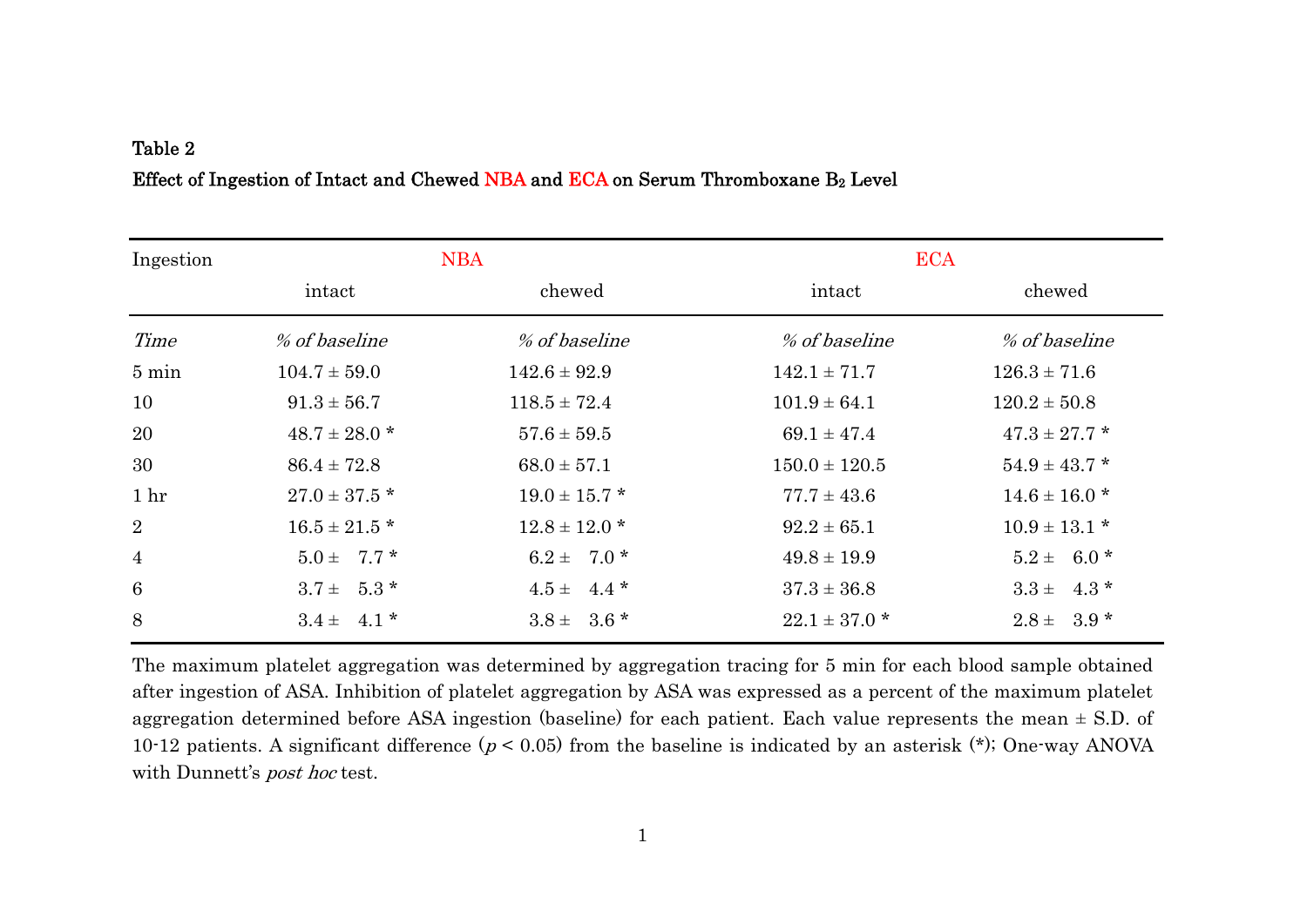#### Table 3

| Ingestion       | <b>NBA</b>        |                   | <b>ECA</b>        |                   |
|-----------------|-------------------|-------------------|-------------------|-------------------|
|                 | intact            | chewed            | intact            | chewed            |
| Time            | % of baseline     | % of baseline     | % of baseline     | % of baseline     |
| $5 \text{ min}$ | $79.2 \pm 20.3$   | $87.0 \pm 36.6$   | $67.4 \pm 26.0$   | $68.8 \pm 31.4$   |
| 10              | $77.6 \pm 38.3$   | $94.6 \pm 43.6$   | $88.5 \pm 32.2$   | $88.7 \pm 40.4$   |
| 20              | $47.6 \pm 43.9$ * | $60.4 \pm 36.8$ * | $74.0 \pm 24.1$   | $56.3 \pm 51.0$ * |
| 30              | $53.2 \pm 45.9$ * | $51.9 \pm 47.8$ * | $85.0 \pm 27.8$   | $47.2 \pm 43.3$ * |
| 1 <sub>hr</sub> | $26.5 \pm 28.6$ * | $35.1 \pm 33.2$ * | $66.5 \pm 33.3$   | $24.7 \pm 36.9$ * |
| $\overline{2}$  | $14.5 \pm 19.9$ * | $19.4 \pm 12.2$ * | $73.9 \pm 28.7$   | $29.8 \pm 37.7$ * |
| $\overline{4}$  | $12.4 \pm 17.8$ * | $12.5 \pm 12.6$ * | $46.8 \pm 42.3$ * | $16.7 \pm 22.4$ * |
| $6\phantom{1}6$ | $7.7 \pm 10.6$ *  | $7.7 \pm 11.5$ *  | $31.2 \pm 44.5$ * | $11.2 \pm 18.2$ * |
| 8               | $7.4 \pm 13.1$ *  | $5.2 \pm 6.9^*$   | $15.8 \pm 23.5$ * | $9.4 \pm 17.5$ *  |

Effect of Ingestion of Intact and Chewed NBA and ECA on Platelet Aggregation Induced with 1 μg/mL Collagen

The maximum platelet aggregation induced with 1 μg/mL collagen was determined by aggregation tracing for 5 min for each blood sample obtained after ingestion of ASA. Inhibition of platelet aggregation by ASA was expressed as a percentage of the maximum platelet aggregation in the baseline condition for each patient. Each value represents the mean  $\pm$  S.D. of 8-12 patients. A significant difference ( $p$  < 0.05) from the baseline is indicated by an asterisk (\*); One-way ANOVA with Dunnett's post hoc test.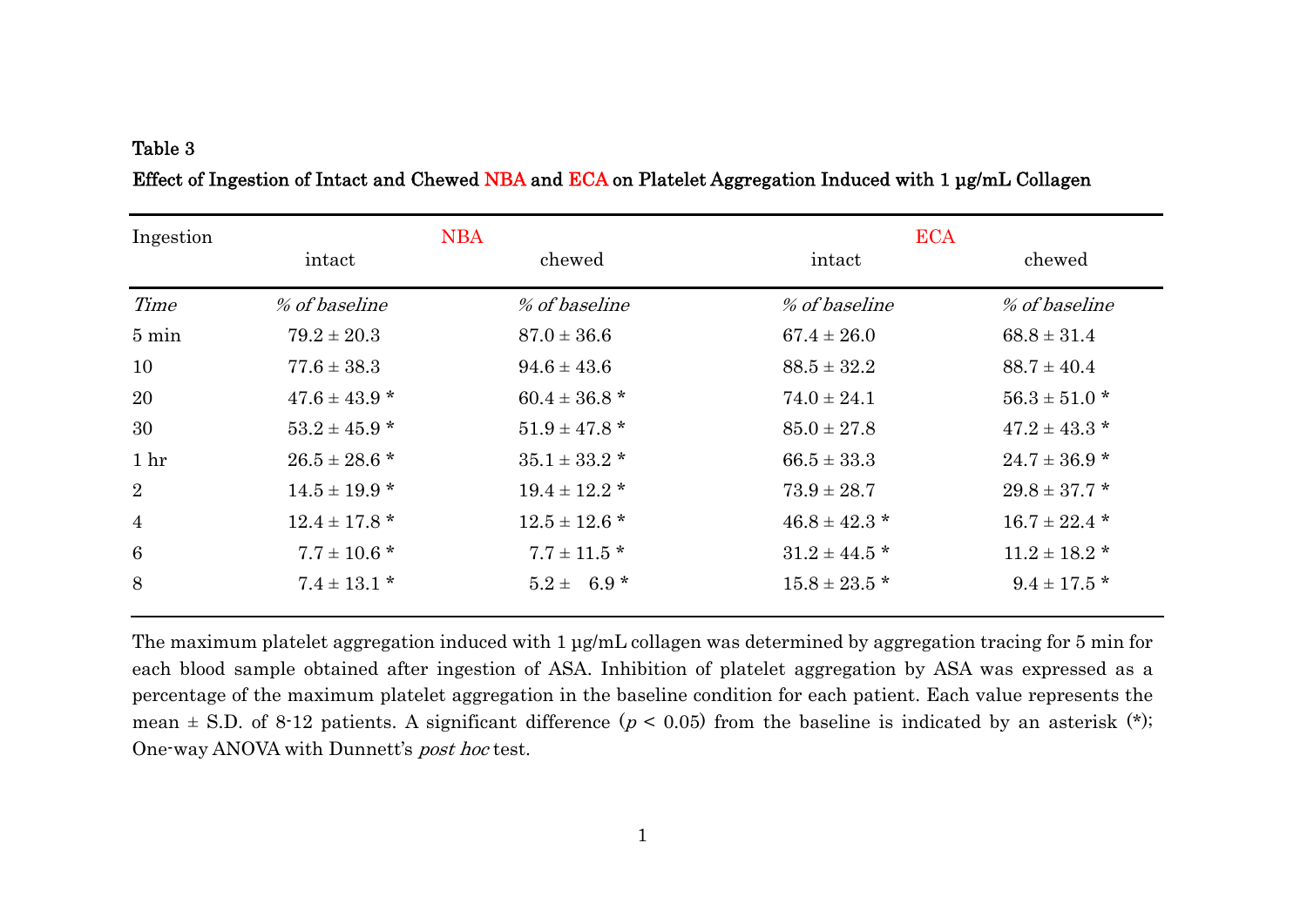#### Table 4

| Ingestion       | <b>NBA</b>        |                   | <b>ECA</b>      |                   |
|-----------------|-------------------|-------------------|-----------------|-------------------|
|                 | intact            | chewed            | intact          | chewed            |
| Time            | % of baseline     | % of baseline     | % of baseline   | % of baseline     |
| $5 \text{ min}$ | $95.4 \pm 26.1$   | $103.5 \pm 36.6$  | $94.7 \pm 18.1$ | $95.6 \pm 18.7$   |
| 10              | $73.9 \pm 19.3$   | $86.6 \pm 31.6$   | $86.9 \pm 17.8$ | $90.8 \pm 21.1$   |
| 20              | $85.5 \pm 28.7$   | $84.7 \pm 39.7$   | $77.9 \pm 21.0$ | $83.1 \pm 26.0$   |
| 30              | $82.0 \pm 15.9$   | $86.0 \pm 25.1$   | $79.3 \pm 22.8$ | $81.8 \pm 26.2$   |
| 1 <sub>hr</sub> | $86.3 \pm 21.0$   | $82.0 \pm 25.9$   | $95.0 \pm 27.9$ | $81.8 \pm 27.0$   |
| $\overline{2}$  | $64.4 \pm 23.0$ * | $76.1 \pm 12.3$   | $79.8 \pm 30.9$ | $79.7 \pm 20.0$   |
| $\overline{4}$  | $69.5 \pm 24.0$ * | $76.3 \pm 23.9$   | $91.9 \pm 23.0$ | $80.3 \pm 15.1$   |
| 6               | $75.6 \pm 17.7$ * | $67.9 \pm 24.2$ * | $91.8 \pm 20.4$ | $73.4 \pm 25.5$ * |
| 8               | $76.6 \pm 17.4$   | $73.8 \pm 23.7$   | $79.6 \pm 20.3$ | $68.1 \pm 28.3$ * |

### Effect of Ingestion of Intact and Chewed NBA and ECA on Platelet Aggregation Induced with 2 μM ADP

The maximum platelet aggregation induced with 2 μM ADP was determined as described in the legend of Table 3. Each value represents the mean  $\pm$  S.D. of 8-12 patients. A significant difference ( $p$  < 0.05) from the baseline is indicated by an asterisk (\*); One-way ANOVA with Dunnett's post hoc test.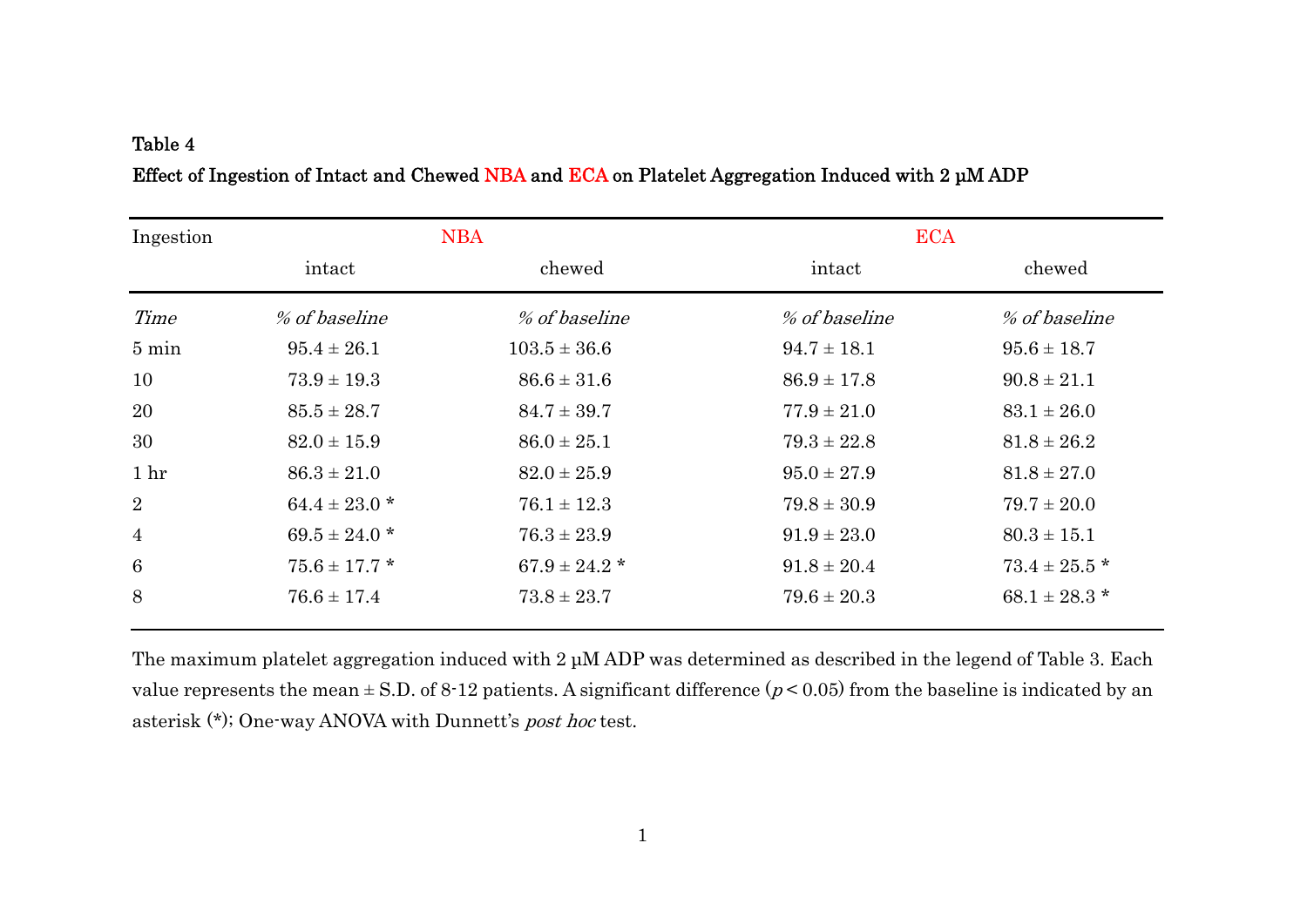